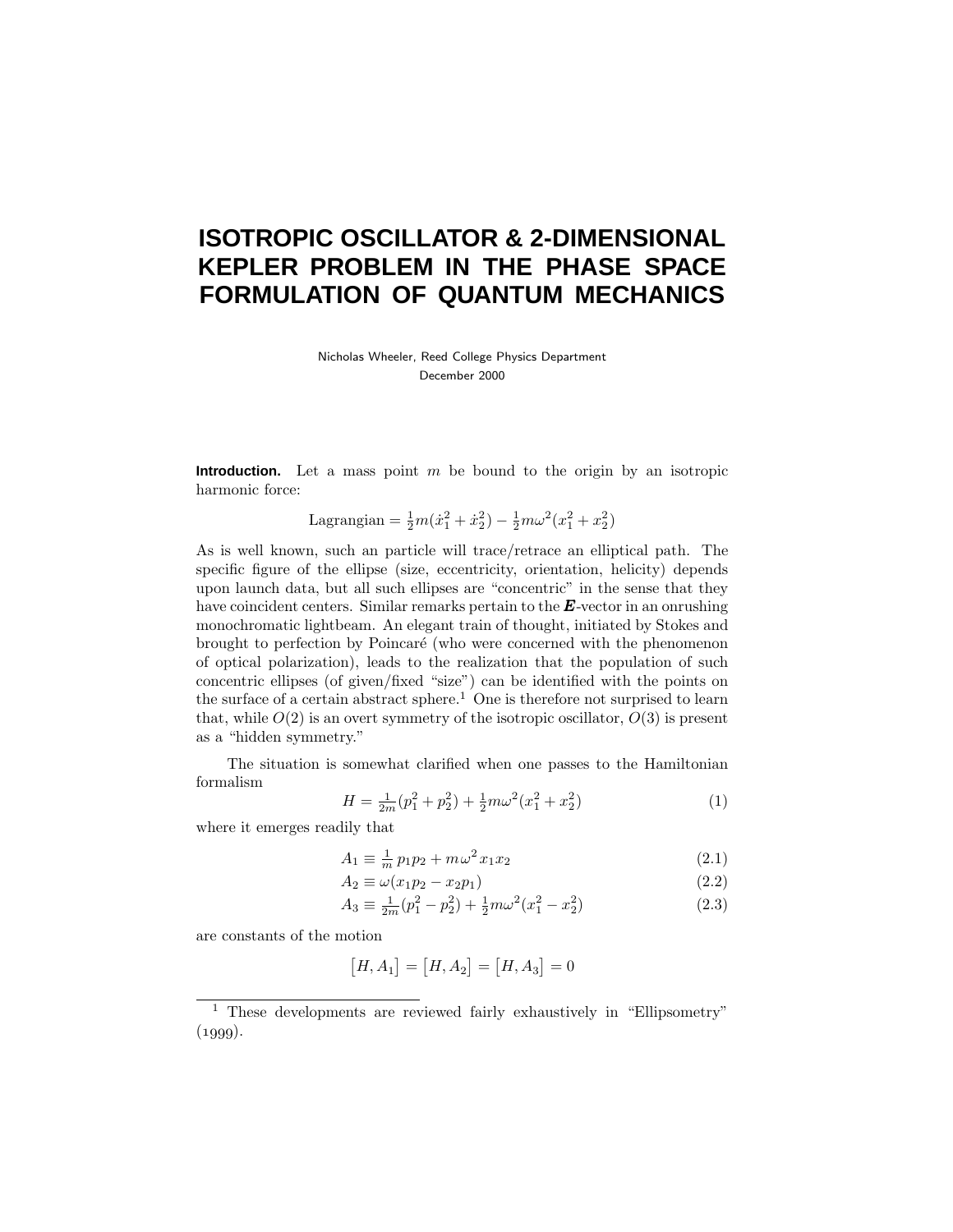and that

$$
[A_1, A_2] = 2\omega A_3
$$
  
\n
$$
[A_2, A_3] = 2\omega A_1
$$
  
\n
$$
[A_3, A_1] = 2\omega A_2
$$

which is to say:  $L = \frac{1}{2\omega} A$  possesses Poisson bracket properties that mimic those of angular momentum.<sup>2</sup>

The line of argument just sketched extends straightforwardly to quantum mechanics, and shows  $O(3)$  to be a hidden symmetry also of the quantum isotropic oscillator *...*though in the latter context the notion of "concentric elliptical orbits" has dropped away (or at any rate retreated into the shadows).

In §5 of "Classical/quantum theory of 2-dimensional hydrogen" (February ) I note and exploit an extremely close connection between the isotropic oscillator and the 2-dimensional Kepler problem. The work of a thesis student, whose attempt "to expose the classical orbits that hide in the quantum shadows" provides one of my principal lines of motivation, has revived my interest in that connection, which will figure in these pages. But I have also a second line of motivation:

In work already cited<sup>2</sup> I establish that

It is futile to search for evidence of hidden symmetry written into the design of the quantum mechanical Green's function; it is in precisely that sense that such symmetry is "hidden."

Hidden symmetry lives (classically) not in configuration space, but in phase space. I speculated that it would come more naturally into view if one elected to work within the Wigner/Weyl/Moyal "phase space formulation" of quantum mechanics.<sup>3</sup> My primary intent here is to explore the merit of that idea.

**Review of the essentials of the phase space formalism.** Weyl proposed a simple Fourier-analytic rule

$$
A(x, p) = \iint a(\alpha, \beta) e^{\frac{i}{\hbar}(\alpha p + \beta x)} d\alpha d\beta
$$
  
\n[weyl]  
\n
$$
\mathbf{A} = \iint a(\alpha, \beta) e^{\frac{i}{\hbar}(\alpha \mathbf{p} + \beta \mathbf{x})} d\alpha d\beta
$$
\n(3)

for associating classical observables (real-valued functions defined on phase space) with their quantum counterparts (self-adjoint operators linear that act

<sup>&</sup>lt;sup>2</sup> I have borrowed here from  $(27/28)$  in "Jacobi's theta transformation and Mehler's formula: their interrelation, and their role in the quantum theory of angular momentum" (November 2000).

<sup>&</sup>lt;sup>3</sup> The subject is reviewed in Chapter 2 (Weyl Transform and the Phase Space Formalism) of ADVANCED QUANTUM TOPICS (2000).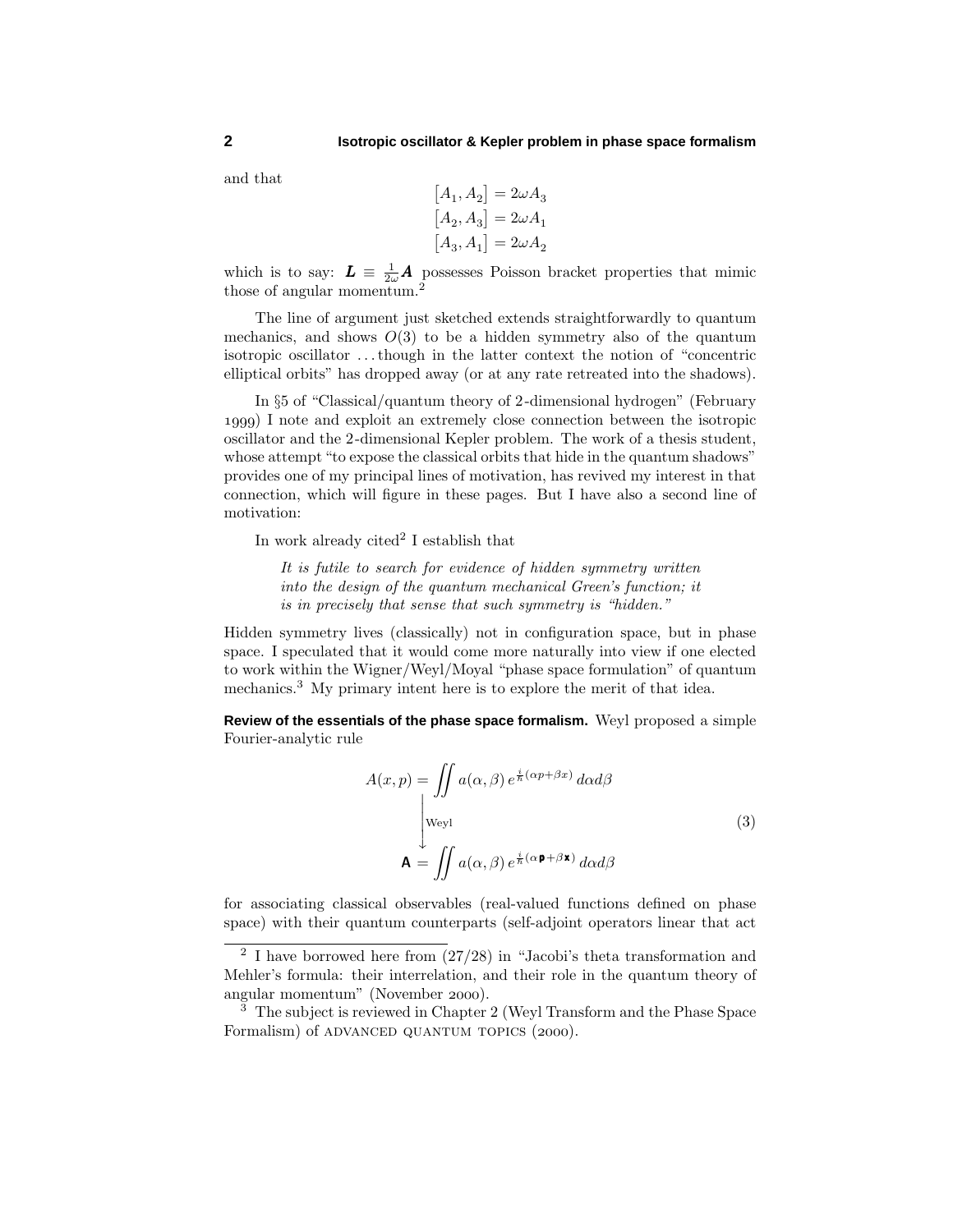#### **Essentials of the phase space formalism 3**

on the space of states). The "Weyl correspondence" is recommended by its many attractive properties *...* especially by this one:

$$
\operatorname{tr} \mathbf{AB} = \frac{1}{h} \iint A(x, p) B(x, p) \, dx \, dp \tag{4}
$$

The expected value **A**-measurements performed on a system in state  $|\psi\rangle$  is standardly described

 $\langle \mathbf{A} \rangle = (\psi | \mathbf{A} | \psi) = \text{tr} \mathbf{A} \boldsymbol{\rho}$ 

 $\rho \equiv |\psi\rangle(\psi|)$  is the "density operator"

which by (4) means that we can write

$$
\langle \mathbf{A} \rangle = \iint A(x, p) P_{\psi}(x, p) dx dp \tag{5}
$$

with

$$
hP_{\psi}(x,p) \longleftrightarrow \mathbf{p} \tag{6}
$$

In the case  $A \mapsto I$  we then have

$$
\iint P_{\psi}(x, p) dx dp = 1 \tag{7}
$$

Equations (5) and (7) resemble equations that arise in classical statistical mechanics. But computation leads to the "Wigner distribution function "

$$
P_{\psi}(x, p) = \frac{1}{h} \int \psi^*(x - \frac{1}{2}\alpha) e^{-\frac{i}{h}p\alpha} \psi(x + \frac{1}{2}\alpha) d\alpha
$$
  

$$
= \frac{2}{h} \int \psi^*(x + \xi) e^{2\frac{i}{h}p\xi} \psi(x - \xi) d\xi
$$
 (8)

which can be shown to be distribution-like in all respects but one: it may assume negative values (so is sometimes called a "quasi-distribution"), and in this fact resides much—but by no means all!—that is most characteristically "strange" about quantum mechanics.<sup>4</sup>

Launch  $|\psi\rangle$  into dynamical motion:  $|\psi\rangle_0 \longrightarrow |\psi\rangle_t = \mathbf{U}(t)|\psi\rangle_0$ . We have interest in the induced motion  $P_{\psi}(x, p; 0) \longrightarrow P_{\psi}(x, p; t)$ . Working from

$$
\psi(x,t) = \int G(x,t;x',0)\,\psi(x',0)\,dx'
$$

we obtain

$$
P_{\psi}(x, p; t)
$$
  
=  $\frac{2}{\hbar} \iiint G^*(x + \xi, t; x', 0) e^{2\frac{i}{\hbar}p\xi} G(x - \xi, t; x'', 0) \psi^*(x', 0) \psi(x'', 0) d\xi dx' dx''$ 

<sup>4</sup> In the "classical limit" (whatever that means) one expects to be able to demonstrate that "regions of negativity" evaporate—spontaneously.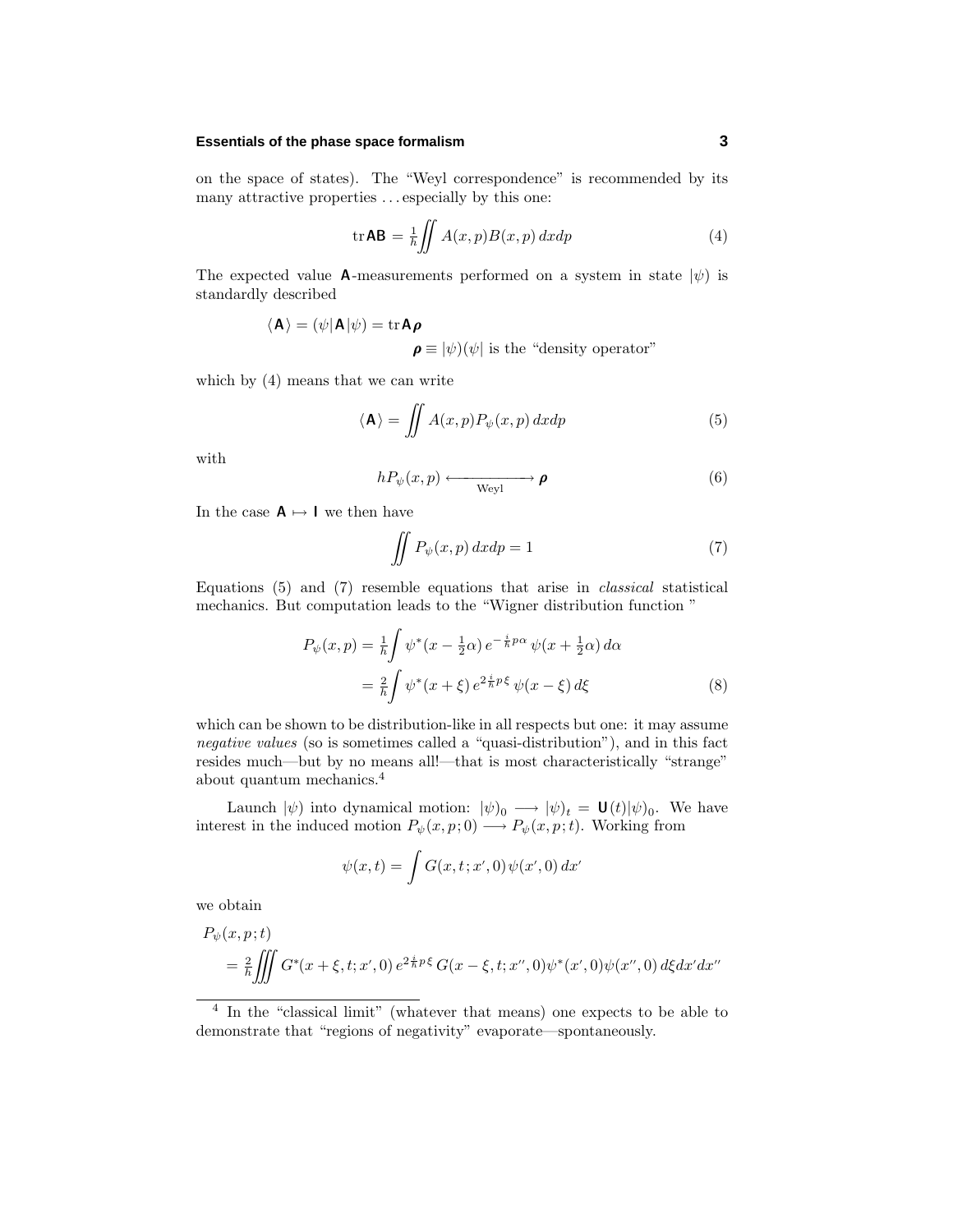## **4 Isotropic oscillator & Kepler problem in phase space formalism**

which we bring to the form

$$
P_{\psi}(x,p;t) = \iint K(x,p,t;y,q,0) P_{\psi}(y,q;0) dydq \qquad (9)
$$

by the following manipulations: write  $x' = y + \zeta$  and  $x'' = y - \zeta$  and, noting that  $dx'dx'' = 2 dy d\zeta$ , obtain

$$
P_{\psi}(x, p; t)
$$
\n
$$
= \frac{2}{\hbar} \iiint G^*(x + \xi, t; y + \zeta, 0) e^{2\frac{i}{\hbar}p\xi} G(x - \xi, t; y - \zeta, 0)
$$
\n
$$
\cdot 2\psi^*(y + \zeta, 0)\psi(y - \zeta, 0) d\xi dy d\zeta
$$
\n
$$
= \frac{2}{\hbar} \iiint G^*(x + \xi, t; y + \zeta, 0) e^{2\frac{i}{\hbar}p\xi} G(x - \xi, t; y - \zeta, 0) \delta(\zeta - \zeta)
$$
\n
$$
\cdot 2\psi^*(y + \zeta, 0)\psi(y - \zeta, 0) d\xi dy d\zeta d\zeta
$$

Use

$$
\delta(\zeta - \zeta) = \frac{2}{h} \int e^{2\frac{i}{h}q(\zeta - \zeta)} dq
$$

to obtain

$$
P_{\psi}(x, p; t)
$$
  
=  $\frac{2}{\hbar} \iiint G^*(x + \xi, t; y + \zeta, 0) e^{2\frac{i}{\hbar}(p\xi - q\zeta)} G(x - \xi, t; y - \zeta, 0)$   

$$
\cdot 2 \left\{ \frac{2}{\hbar} \int \psi^*(y + \zeta, 0) e^{2\frac{i}{\hbar}q\zeta} \psi(y - \zeta, 0) d\zeta \right\} d\xi d\zeta \cdot dy dq
$$

The implication is that

$$
K(x, p, t; y, q, 0)
$$
  
=  $\frac{4}{\hbar} \iint G^*(x + \xi, t; y + \xi, 0) e^{2\frac{i}{\hbar}(p\xi - q\xi)} G(x - \xi, t; y - \xi, 0) d\xi d\xi$  (10)

which as  $t\downarrow 0$  becomes

$$
K(x, p, 0; y, q, 0)
$$
  
=  $\frac{4}{\hbar} \iint \delta(x + \xi - y - \xi) e^{2\frac{i}{\hbar}(p\xi - q\xi)} \delta(x - \xi - y + \xi) d\xi d\xi$   
=  $e^{-2\frac{i}{\hbar}q(x-y)} 2\delta(2[x - y]) \cdot \frac{2}{\hbar} \int e^{2\frac{i}{\hbar}(p-q)\xi} d\xi$   
=  $\delta(x - y)\delta(p - q)$  (11)

This result inspires confidence in the accuracy of (10).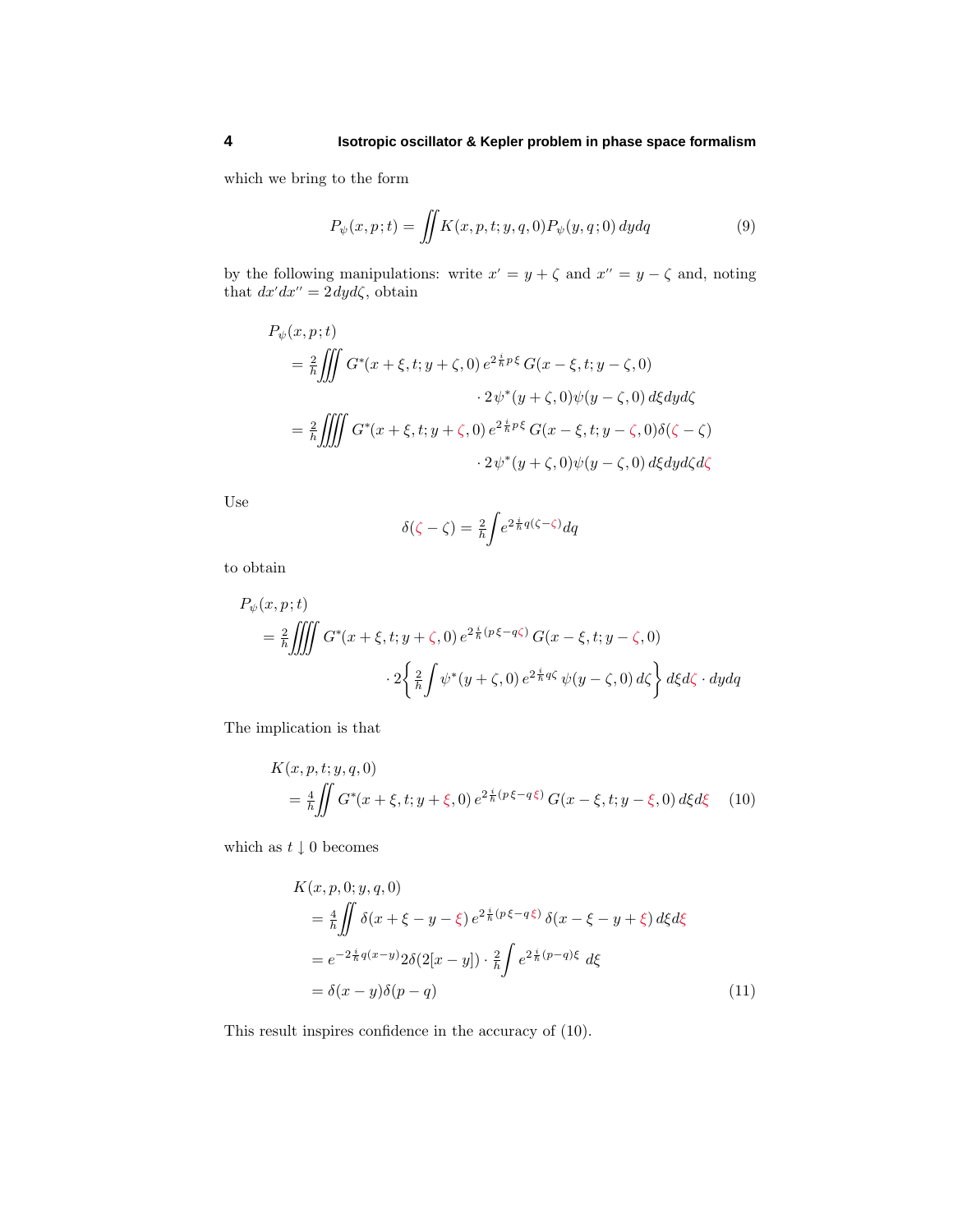#### **Simple harmonic oscillator 5**

The phase space analog of the Schrödinger equation arises as the Weyl transform of  $i\hbar\partial_t \rho = [\mathbf{H}, \rho]$  and is a fairly complicated affair:

$$
\frac{\partial}{\partial t}P(x, p; t) = \frac{2}{\hbar} \sin \left\{ \frac{\hbar}{2} \left[ \left( \frac{\partial}{\partial x} \right)_H \left( \frac{\partial}{\partial p} \right)_P - \left( \frac{\partial}{\partial x} \right)_P \left( \frac{\partial}{\partial p} \right)_H \right] \right\} H(x, p) P(x, p; t) \qquad (12.1)
$$
\n
$$
= \left\{ H_x P_p - H_p P_x \right\}
$$
\n
$$
- \frac{1}{3!} \left( \frac{\hbar}{2} \right)^2 \left\{ H_{xxx} P_{ppp} - 3 H_{xxp} P_{ppx} + 3 H_{xpp} P_{pxx} - H_{ppp} P_{xxx} \right\} + \cdots
$$

$$
= [H, P] + \text{terms of order } \hbar^2 \tag{12.2}
$$

$$
= \iint \mathcal{K}(x, p, t; y, q, 0) P_{\psi}(y, q; t) dy dq
$$
  

$$
\mathcal{K}(x, p, t; y, q, 0) \equiv \frac{\partial}{\partial t} K(x, p, t; y, q, 0)
$$
 (12.3)

Major simplifications do, however, arise in cases where  $H(x, p)$  is too simple to support high-order differentiation. We turn now to just such an instance.

**Simple harmonic oscillator.**<sup>5</sup> The normalized oscillator eigenfunctions can be described

$$
\psi_n(x) = \left(\frac{2m\omega}{h}\right)^{\frac{1}{4}} \frac{1}{\sqrt{2^n n!}} e^{-\frac{1}{2}(m\omega/\hbar)x^2} H_n\left(\sqrt{\frac{m\omega}{\hbar}}x\right)
$$

$$
= \left(\frac{2m\omega}{h}\right)^{\frac{1}{4}} \frac{1}{\sqrt{2^n n!}} e^{-\frac{1}{2}x^2} H_n(x) \tag{13}
$$

where  $x \equiv \sqrt{\frac{m\omega}{\hbar}} x$  is a "dimensionless length" variable, and where

$$
H_n(y) \equiv e^{+y^2} \left(-\frac{d}{dy}\right)^n e^{-y^2}
$$

are Hermite polynomials:

$$
H_0(y) = 1
$$
  
\n
$$
H_1(y) = 2y
$$
  
\n
$$
H_2(y) = 4y^2 - 2
$$
  
\n
$$
H_3(y) = 8y^3 - 12y
$$
  
\n
$$
H_4(y) = 16y^4 - 48y^2 + 12
$$
  
\n
$$
\vdots
$$

 $\frac{5}{5}$  For all missing details see pages 6–9 in an essay previously cited.<sup>2</sup> My notational conventions there and here are those of Chapter 24 in Spanier & Oldham's Atlas of Functions. Closely related material can be found on pages 11 and 19–22 of the class notes already mentioned,<sup>3</sup> but beware: there I adopt the other (monic) definition of the Hermite polynomials.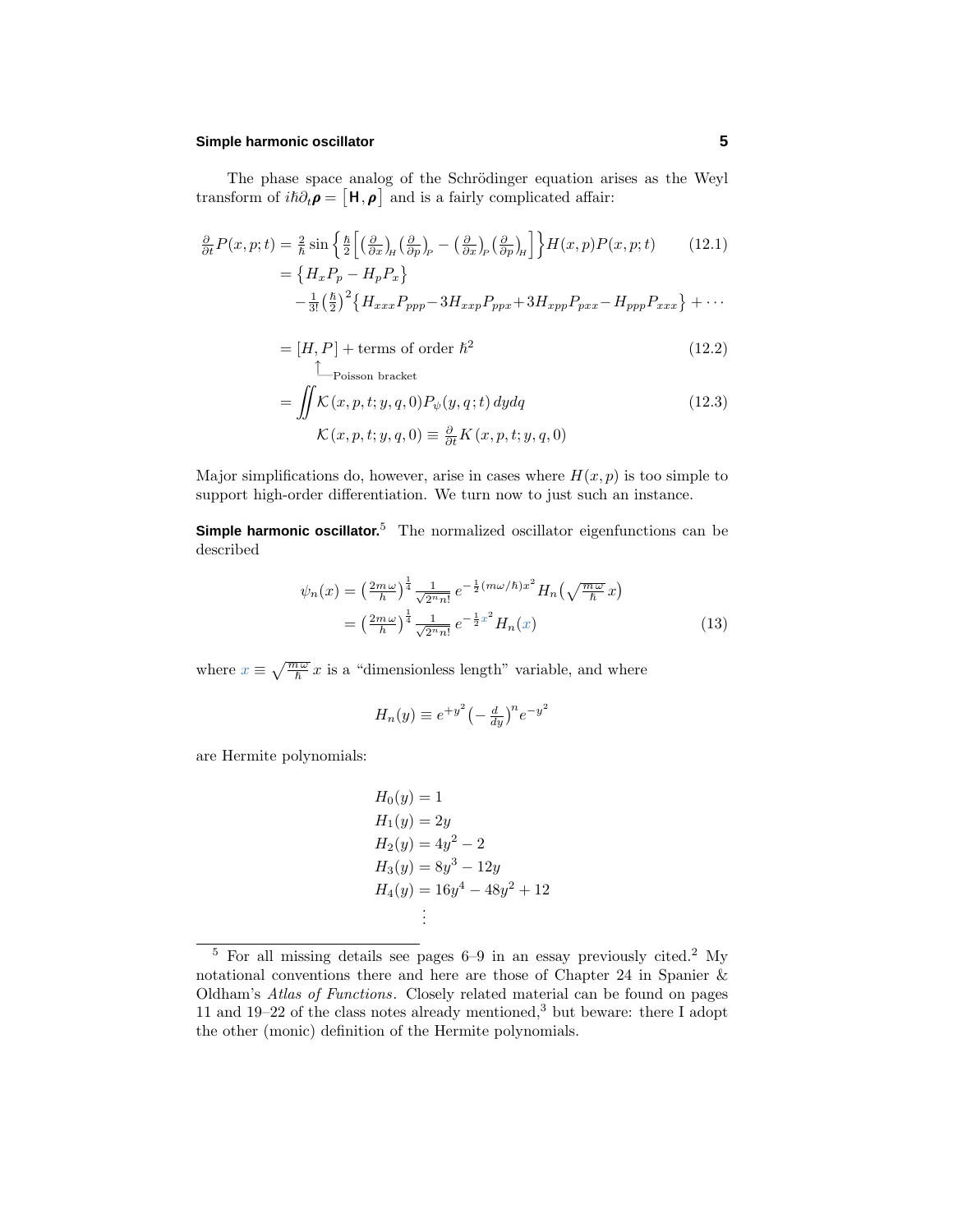From (8) we now obtain

$$
P_n(x,p) = \frac{2}{h} \int \left(\frac{2m\omega}{h}\right)^{\frac{1}{4}} \frac{1}{\sqrt{2^n n!}} e^{-\frac{1}{2}(x+\xi)^2} H_n(x+\xi) e^{2ix\cdot\xi}
$$

$$
\cdot \left(\frac{2m\omega}{h}\right)^{\frac{1}{4}} \frac{1}{\sqrt{2^n n!}} e^{-\frac{1}{2}(x-\xi)^2} H_n(x-\xi) \cdot \sqrt{\frac{h}{m\omega}} d\xi
$$

$$
= \frac{2}{h} \cdot \frac{1}{2^n n! \sqrt{\pi}} \int e^{-\frac{1}{2}(x+\xi)^2 - \frac{1}{2}(x-\xi)^2 + 2ip\cdot\xi} H_n(x+\xi) H_n(x-\xi) d\xi
$$

where  $\xi \equiv \sqrt{\frac{m\omega}{\hbar}} \xi$  is again a "dimensionless length" and  $p \equiv \sqrt{\frac{1}{\hbar m \omega}} p$  is a "dimensionless momentum;" We will have immediate need also of the "dimensionless energy"  $\mathcal{E} \equiv 2(p^2 + x^2)$ . To achieve  $P(x, p)dx dp = P(x, p)dx dp$ we write

$$
P_n(x, p) = \hbar P_n(x, p)
$$
  
= 
$$
\frac{1}{\pi} \int \psi_n(x + \xi) e^{2ip\xi} \psi_n(x - \xi) d\xi
$$
 (14.1)

where the "dimensionless eigenfunctions"

$$
\psi_n(x) \equiv \frac{1}{\sqrt{2^n n! \sqrt{\pi}}} e^{-\frac{1}{2}x^2} H_n(x) \tag{14.2}
$$

are orthonormal in the sense that  $\int \psi_m(x)\psi_n(x)dx = \delta_{mn}$ . These dimensionless variants of (8) and (13) are computationally much more convenient. We note in passing (in preparation for work to come) that from  $\frac{1}{\pi} \int e^{2ip\xi} dp = \delta(\xi)$  it follows that if we write

$$
P_{mn}(x,p) \equiv \frac{1}{\pi} \int \psi_m(x+\xi) e^{2ip\,\xi} \psi_n(x-\xi) d\xi \tag{15.1}
$$

then

$$
\int P_{mn}(x, p) dp = \psi_m(x) \psi_n(x)
$$
\n(15.2)

$$
\iint P_{mn}(x,p) dp dx = \delta_{mn} \tag{15.3}
$$

With the assistance of *Mathematica* we now compute

$$
P_0(x, p) = \frac{1}{\pi} e^{-\frac{1}{2}\mathcal{E}}
$$
  
\n
$$
P_1(x, p) = \frac{1}{\pi} e^{-\frac{1}{2}\mathcal{E}} (\mathcal{E} - 1)
$$
  
\n
$$
P_2(x, p) = \frac{1}{\pi} e^{-\frac{1}{2}\mathcal{E}} (\frac{1}{2}\mathcal{E}^2 - 2\mathcal{E} + 1)
$$
  
\n
$$
P_3(x, p) = \frac{1}{\pi} e^{-\frac{1}{2}\mathcal{E}} (\frac{1}{6}\mathcal{E}^3 - \frac{3}{2}\mathcal{E}^2 + 3\mathcal{E} - 1)
$$
  
\n
$$
P_4(x, p) = \frac{1}{\pi} e^{-\frac{1}{2}\mathcal{E}} (\frac{1}{24}\mathcal{E}^4 - \frac{2}{3}\mathcal{E}^3 + 3\mathcal{E}^2 - 4\mathcal{E} + 1)
$$
  
\n
$$
\vdots
$$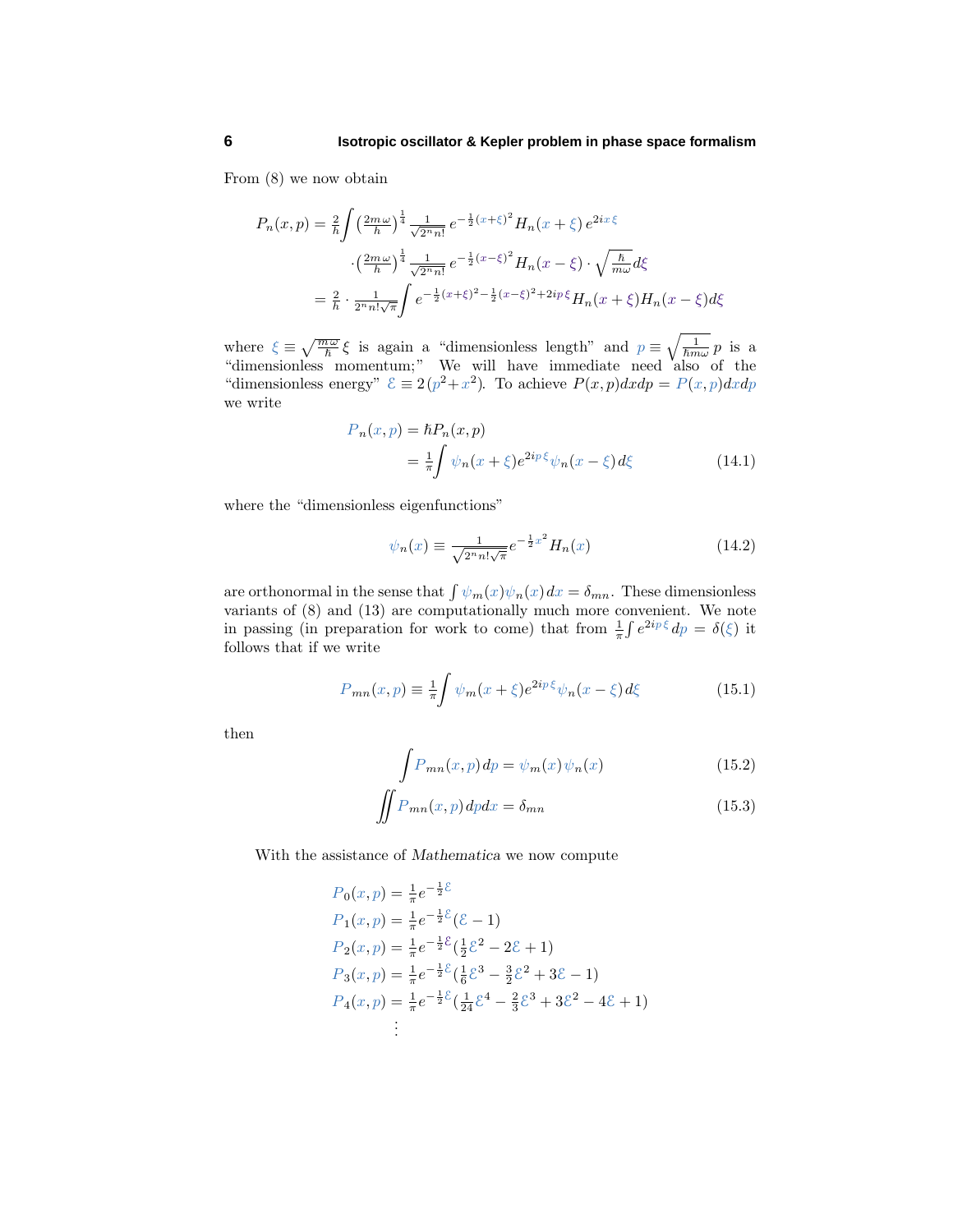## **Simple harmonic oscillator 7**

without difficulty, but to develop the general formula we need more firepower. Mehler's formula, pressed into service as a generating function,<sup>6</sup> comes to our rescue: into

$$
\sum_{n=0}^{\infty} \tau^n P_n(x, p)
$$
  
= 
$$
\int e^{-\frac{1}{2}(x+\xi)^2 - \frac{1}{2}(x-\xi)^2 + 2ip\xi} \left\{ \frac{1}{\sqrt{\pi}} \sum_{n=0}^{\infty} \frac{\tau^n}{2^n n!} H_n(x+\xi) H_n(x-\xi) \right\} d\xi
$$

we introduce Mehler's formula

$$
\sum_{n=0}^{\infty} \frac{\tau^n}{2^n n!} H_n(x) H_n(x) = \frac{1}{\sqrt{1-\tau^2}} \exp\left\{ \frac{2xy\tau - (x^2 + y^2)\tau^2}{1-\tau^2} \right\}
$$
(16)

and ask *Mathematica* to perform the integral: we get

$$
= \frac{1}{\pi} \cdot \frac{1}{1+\tau} \exp\left\{\frac{\tau-1}{\tau+1}(p^2+x^2)\right\}
$$
  
=  $\frac{1}{\pi} \cdot e^{-(p^2+x^2)} \frac{1}{1+\tau} \exp\left\{\frac{2\tau}{\tau+1}(p^2+x^2)\right\}$   
=  $\frac{1}{\pi} \cdot e^{-\frac{1}{2}\mathcal{E}} \cdot \frac{1}{1+\tau} \exp\left\{\frac{\tau}{\tau+1}\mathcal{E}\right\}$ 

But

$$
\frac{1}{1-\tau}\exp\left\{-\frac{\tau}{1-\tau}y\right\} = \sum_{n=0}^{\infty} \tau^n L_n(y)
$$

serves<sup>7</sup> to generate the Laguerre polynomials

$$
L_0(y) = +1
$$
  
\n
$$
L_1(y) = -(y - 1)
$$
  
\n
$$
L_2(y) = +( \frac{1}{2}y^2 - 2y + 1)
$$
  
\n
$$
L_3(y) = -(\frac{1}{6}y^3 - \frac{3}{2}y^2 + 3y - 1)
$$
  
\n
$$
L_4(y) = +(\frac{1}{24}y^4 - \frac{2}{3}y^3 + 3y^2 - 4y + 1)
$$
  
\n
$$
\vdots
$$

So we have

$$
P_n(x, p) = \frac{1}{\pi}(-)^n e^{-\frac{1}{2}\mathcal{E}} L_n(\mathcal{E})
$$
\n(17)

It was, by the way, to achieve notational simplicity at this point that  $\mathcal E$  was defined to be four times bigger than might have seemed natural:

$$
\mathcal{E} \equiv 4 \cdot \frac{1}{\hbar \omega} \left\{ \frac{1}{2m} p^2 + \frac{1}{2} m \omega^2 x^2 \right\}
$$

 $6$  See (1.1) in the essay<sup>2</sup> already twice cited. We are reminded in a footnote on page 11 that it was, in fact, as a generating function that Watson preferred to regard Mehler's formula.

<sup>7</sup> See, for example, Chapter 23 in Spanier & Oldham.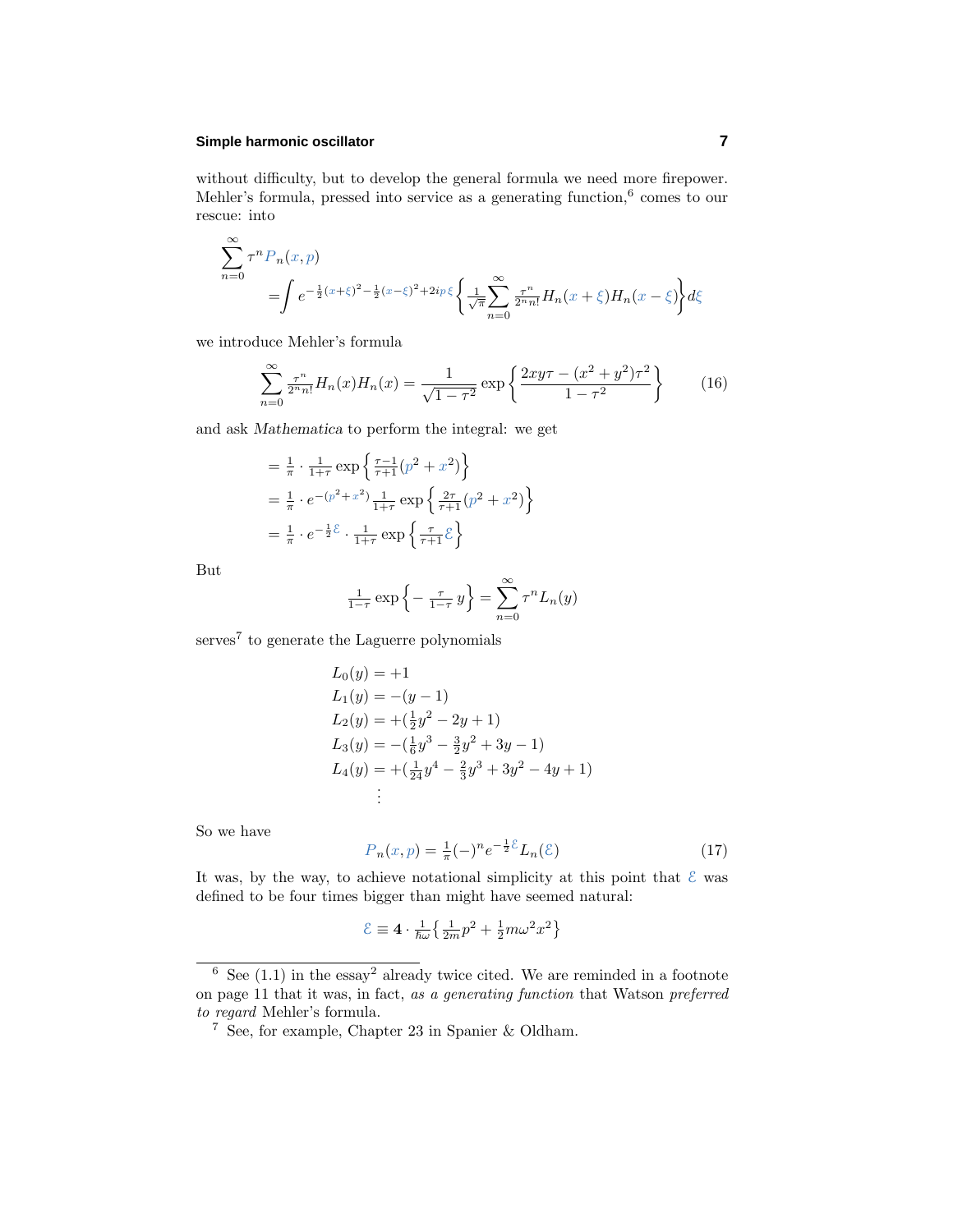The "time-independent phase space Schrödinger equation" can be made the basis of an alternative derivation of  $(17).<sup>8</sup>$ 

Mehler's formula is more commonly used not as a generating function, but to construct a description of the oscillator Green's function

$$
G(x, t; y, 0) = \sqrt{\frac{m\omega}{ih\sin\omega t}} \exp\left\{\frac{i}{\hbar} \frac{m\omega}{2\sin\omega t} \left[ (x^2 + y^2) \cos\omega t - 2xy \right] \right\}
$$
(18)

Returning with this information to (10), we observe that

$$
G^*(x+\xi, t; y+\xi, 0) e^{2\frac{i}{\hbar}(p\xi-q\xi)} G(x-\xi, t; y-\xi, 0)
$$
  
= 
$$
\frac{m\omega}{\hbar \sin \omega t} \exp \left\{ 2\frac{i}{\hbar} \left[ \frac{m\omega}{\sin \omega t} \left\{ (x\xi + y\xi) - (x\xi + y\xi) \cos \omega t \right\} + (p\xi - q\xi) \right] \right\}
$$

and obtain

$$
K(x, p, t; y, q, 0) = \frac{4m\omega}{h^2 \sin \omega t} \int \exp\left\{2\frac{i}{\hbar} \left[\frac{m\omega}{\sin \omega t}(y - x\cos \omega t) + p\right]\xi\right\} d\xi
$$

$$
\cdot \int \exp\left\{2\frac{i}{\hbar} \left[\frac{m\omega}{\sin \omega t}(x - y\cos \omega t) - q\right]\xi\right\} d\xi
$$

$$
= \frac{4m\omega}{h^2 \sin \omega t} \left(\frac{h}{2}\right)^2 \delta\left(\frac{m\omega}{\sin \omega t}[y - x\cos \omega t] + p\right) \delta\left(\frac{m\omega}{\sin \omega t}[x - y\cos \omega t] - q\right)
$$

$$
= \delta\left(p + \frac{m\omega}{\sin \omega t}[y - x\cos \omega t]\right) \delta\left(x - y\cos \omega t - \frac{1}{m\omega}q\sin \omega t\right)
$$

$$
= \delta\left(x - y\cos \omega t - \frac{1}{m\omega}q\sin \omega t\right) \delta\left(p - q\cos \omega t + m\omega y\sin \omega t\right) \tag{19}
$$

This is a charming result, for it describes a moving spike which precisely tracks  $($ *on the*  $\{x, p\}$ -plane) the <u>classical</u> motion

$$
x(t) = y \cos \omega t + \frac{1}{m\omega} q \sin \omega t
$$
  
\n
$$
p(t) = q \cos \omega t - m\omega y \sin \omega t
$$
 (20)

of an oscillator which at  $t = 0$  stood at the phase point  $\{y, q\}$ . That point traces the iso-energetic ellipse on which

$$
\mathcal{E} \equiv 4 \cdot \frac{1}{\hbar \omega} \left\{ \frac{1}{2m} q^2 + \frac{1}{2} m \omega^2 y^2 \right\} \quad : \quad \text{constant}
$$

It becomes now elegantly clear why the Wigner distributions associated with oscillator eigenstates do not move:

$$
P_n(x, p; t) = \iint K(x, p, t; y, q, 0) P_n(y, q) dy dq
$$
  
=  $P_n(y \cos \omega t + \frac{1}{m\omega} q \sin \omega t, q \cos \omega t - m\omega y \sin \omega t)$   
=  $P_n(y, q)$  {because  $P_n$  is a function of  $\mathcal{E}(y, q)$   
and  $\mathcal{E}$  is a constant of the motion

 $8$  See pages 19–20 in the class notes previously mentioned.<sup>3</sup>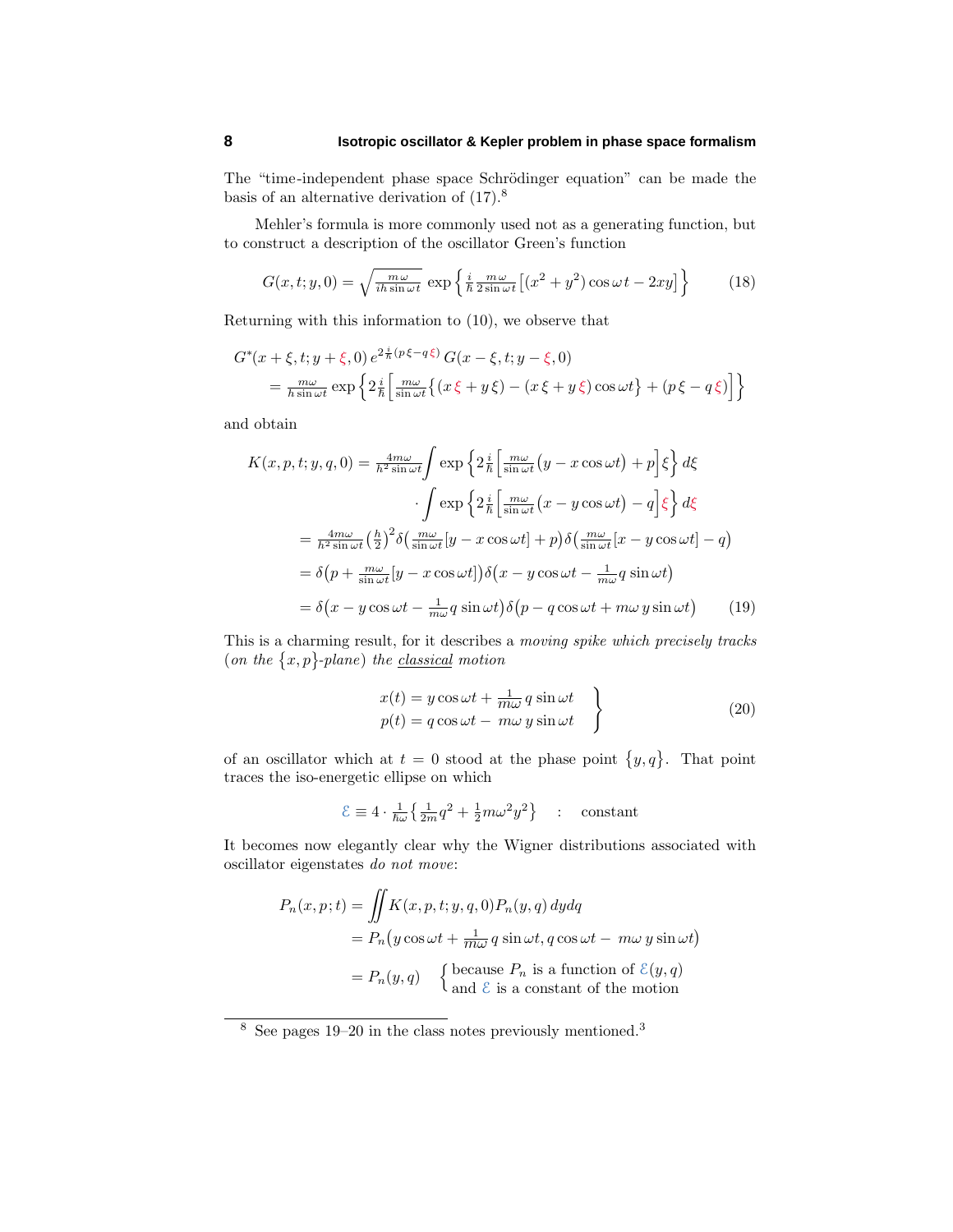#### **Simple harmonic oscillator 9**

Similarly static—and for the same reason—are the Wigner distributions

$$
P(x, p) = \sum_{n} p_n P_n(x, p) \quad : \quad \text{all } p_n \geqslant 0 \text{ and } \sum_{n} p_n = 1
$$

that describe "mixtures" of eigenstates. In orthodox quantum mechanics even energy eigenstates "move" in the sense that they "buzz harmonically"

$$
|\psi_n)_0 \longrightarrow |\psi_n)_t = e^{-\frac{i}{\hbar}E_n t} |\psi_n)_0
$$

Notice that such buzzing is, by the design (8) of  $P_{\psi}(x, p)$ , surpressed in the phase space formalism.

To illustrate the quantum dynamics of a harmonic oscillator it has become traditional to look to the back-and-forth sloshing of a Gaussian wavepacket.<sup>9</sup> Let

$$
\psi(x,0) = \psi_0(x-a) : \text{ displaced groundstate}
$$
  
=  $\pi^{-\frac{1}{4}}e^{-\frac{1}{2}(x-a)^2}$   
=  $\sum_n e^{-\frac{1}{4}a^2} \frac{a^n}{\sqrt{2^n n!}} \psi_n(x)$  (21.1)

and note in passing that  $\sum_{n} (e^{-\frac{1}{4}a^2} \frac{a^n}{\sqrt{2^n n!}})^2 = 1$ . *Mathematica* supplies

$$
P(x,p) = \frac{1}{\pi}e^{-(x-a)^2 - p^2}
$$
\n(21.2)

Had we proceeded not from a displaced groundstate but from some more general initial Gaussian

$$
\psi(x,0) = \pi^{-\frac{1}{4}} \frac{1}{\sqrt{\sigma}} e^{-\frac{1}{2}(\frac{x-a}{\sigma})^2}
$$
\n(22.1)

we would have obtained

$$
P(x,p) = \frac{1}{\pi}e^{-(\frac{x-a}{\sigma})^2 - \sigma^2 p^2}
$$
\n(22.2)

which give back (13) in the case  $\sigma = 1$ . In dimensionless variables the equations (20) read

$$
x(t) = y \cos \omega t + q \sin \omega t
$$
  
\n
$$
p(t) = q \cos \omega t - y \sin \omega t
$$
 :  $(x + ip) = e^{-i\omega t} (y + iq)$  (23)

which in collaboration with  $(11)$  tell us that—in these cases as in all cases when we "turn on dynamical time" (See Figure 1)

$$
P(x, p; t) \text{ rotates } \circlearrowright \text{ rigidly} \tag{24}
$$

 $9$  The tradition was inaugurated by Schrödinger himself, whose short note on the subject appeared in Die Naturwissenschaften **28**, 664 (1926). For an English translation see "The continuous transition from micro- to macro-mechanics," Collected Papers on Wave Mechanics  $(1982)$ , pages 41–44.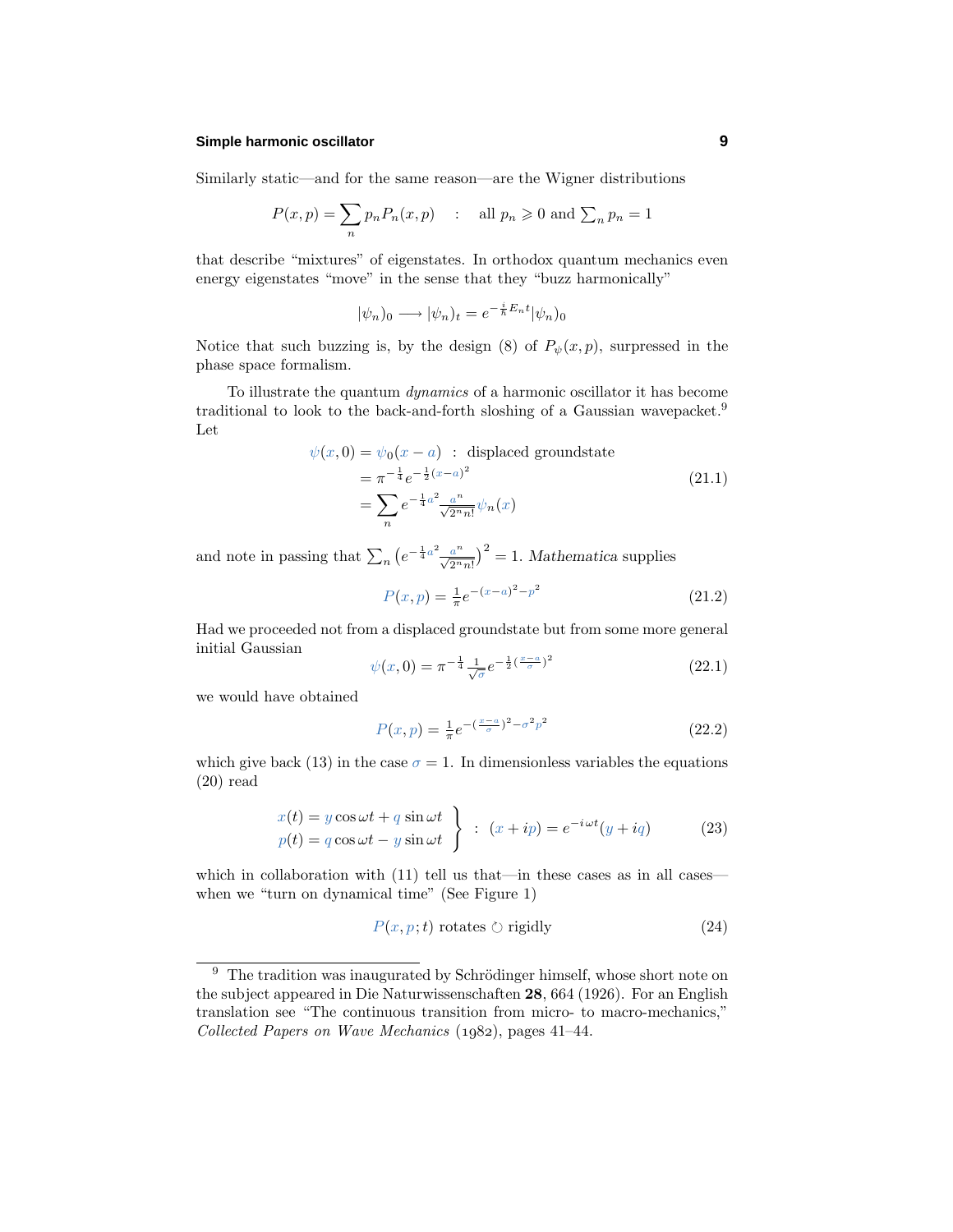

FIGURE 1: Frames from a film (to be read like a book) illustrating  $the\ dynamical\ rigid\ \circ\ rotation\ (24)\ of\ P(x,p\,;t).$  The surface plotted is taken from (22.2) with  $a = 2$  and  $\sigma = \frac{1}{2}$ .

In the textbooks, $10$  as in Schrödinger's original paper, one usually encounters only the "projective shadow"

$$
|\psi(x,t)|^2 = \int P(x,p;t) \, dp \quad : \quad \text{marginal distribution}
$$

of this pretty result: it is, of course, the shadow that does the "sloshing," while  $P(x, p; t)$  itself "twirls." We have been brought back again to the "reference" circle" met in introductory physics courses.<sup>11</sup> It is clear from the figure that the marginal distribution will slosh *rigidly* only in the case  $\sigma = 1$  (displaced ground state) when the Gaussian mountain has circular cross-section; in other cases it progresses through phases thin/fat/thin/fat each cycle (animation makes the

<sup>&</sup>lt;sup>10</sup> See, for example, Schiff, *Quantum Mechanics* (3<sup>rd</sup> edition 1968), p.74.

<sup>&</sup>lt;sup>11</sup> See Halliday, Resnik & Walker, *Fundamentals of Physics* (5<sup>th</sup> edition 1997), §16-7.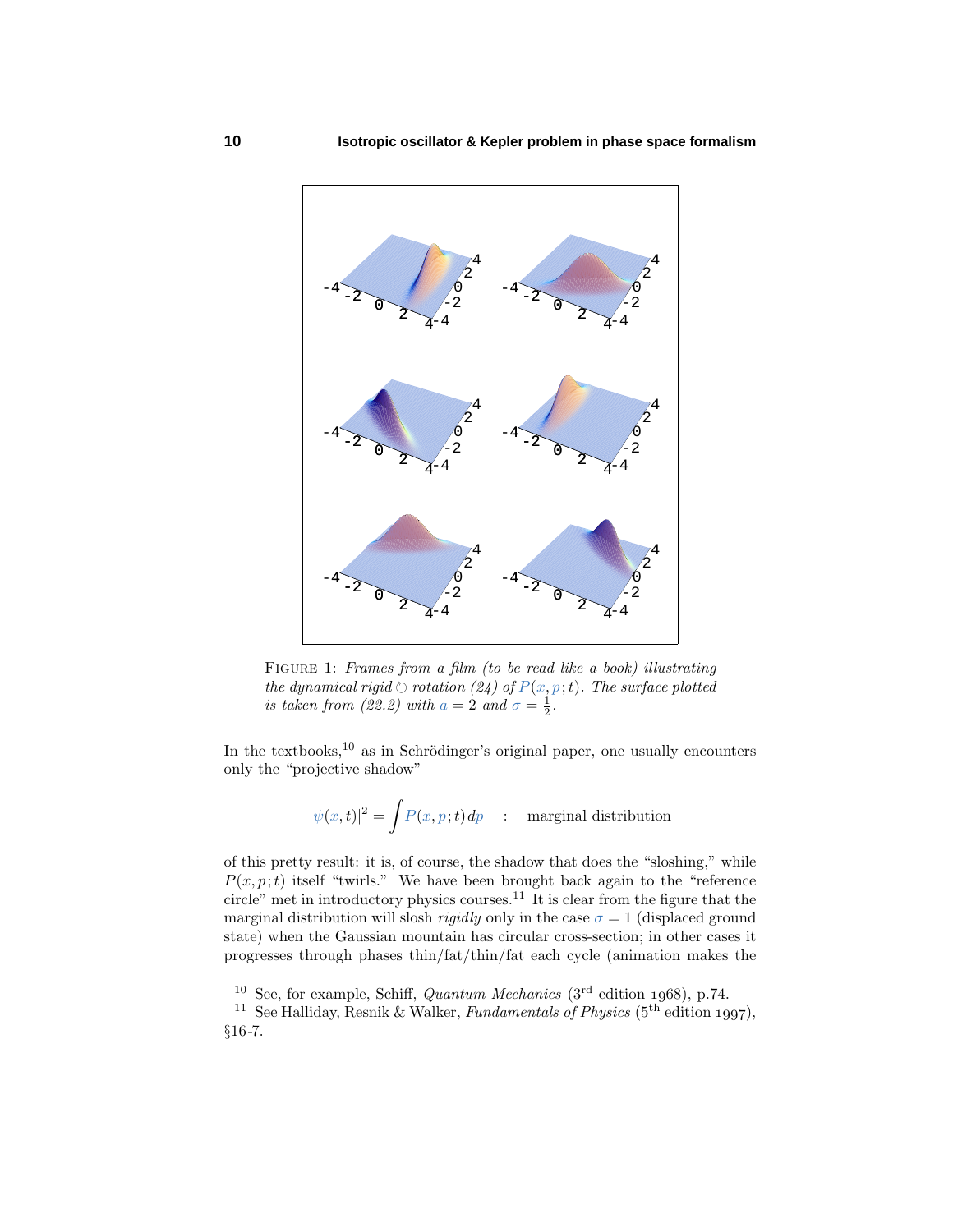#### **Simple harmonic oscillator 11**

point vivid). In the case shown, *Mathematica* informs us that

$$
|\psi(x,t)|^2 = \sqrt{8/\pi} \frac{1}{\sqrt{17 - 15\cos 2\omega t}} \exp\left\{-\frac{4(x - 2\cos \omega t)^2}{\cos^2 \omega t + 16\sin^2 \omega t}\right\}
$$

and that the time-averaged marginal distribution, though an object of physical interest, is difficult to compute (except numerically).

The preceding discussion is susceptible to this criticism: it treats a situation so specialized as to mask a fact which the phase space formalism serves to make plainly evident:

#### Quantum motion is an interference effect

The displaced ground state was seen at (21.1) to present a very particular superposition of all eigenstates; to expose the simple essence of the point at issue, let us look instead to an arbitrary superposition of only two eigenstates. Taking those (orthogonal) energy eigenstates to be  $|m\rangle$  and  $|n\rangle$ , form

$$
|\psi) \equiv \cos \alpha \cdot |m\rangle + \sin \alpha \cdot |n\rangle
$$

where  $\alpha$  is a "mixing angle," introduced to insure that

$$
(\psi|\psi) = \cos^2 \alpha + \sin^2 \alpha = 1 \quad : \quad \text{all } \alpha
$$

What—in the case of an oscillator—can we say of the  $P_{\psi}$  associated with such a superposition? Working from (8) we readily obtain

$$
P_{\psi}(x, p) = \cos^{2} \alpha \cdot P_{m}(x, p) + \sin^{2} \alpha \cdot P_{n}(x, p)
$$
\n
$$
+ 2 \cos \alpha \sin \alpha \cdot \int \psi_{m}(x + \xi) \cos \{2p\xi\} \psi_{n}(x - \xi) d\xi
$$
\n
$$
\text{interference term, the only term that moves}
$$
\n(25)

Note in this connection that the motion of the interference term does not place the normalization of  $P_m(x, p)$  at risk, since by (15.3)

$$
\iint P_m(x, p) dx dp = \cos^2 \alpha \cdot 1 + \sin^2 \alpha \cdot 1 + 2 \cos \alpha \sin \alpha \cdot 0 = 1
$$

One could probably use generating function techniques to work out a general description of  $\{$  interference term $\}$ <sub>*mn*</sub> =  $\{$  interference term $\}$ <sub>*nm*</sub>, but for the moment I am content to look at a single illustrate case: set  $m = 2$ ,  $n = 3$  and obtain

$$
P_{\psi}(x, p) = \frac{1}{\pi} e^{-\frac{1}{2}\mathcal{E}} \left\{ \cos^2 \alpha \cdot (\frac{1}{2}\mathcal{E}^2 - 2\mathcal{E} + 1) + \sin^2 \alpha \cdot (\frac{1}{6}\mathcal{E}^3 - \frac{3}{2}\mathcal{E}^2 + 3\mathcal{E} - 1) \right\}
$$
  
+ 2 cos  $\alpha$  sin  $\alpha \cdot \frac{1}{\pi} e^{-\frac{1}{2}\mathcal{E}} \left\{ \sqrt{\frac{8}{3}} x (\frac{1}{2}\mathcal{E}^2 - 3\mathcal{E} + 3) \right\}$  (26)

which is illustrated in Figure 2. Projection yields a marginal distribution

$$
\int P(x, p; t) dp = |\cos \alpha \cdot \psi_2(x) + \sin \alpha \cdot \psi_3(x) e^{-i\omega t}|^2
$$

which has evidently acquired a complicated undulatory motion.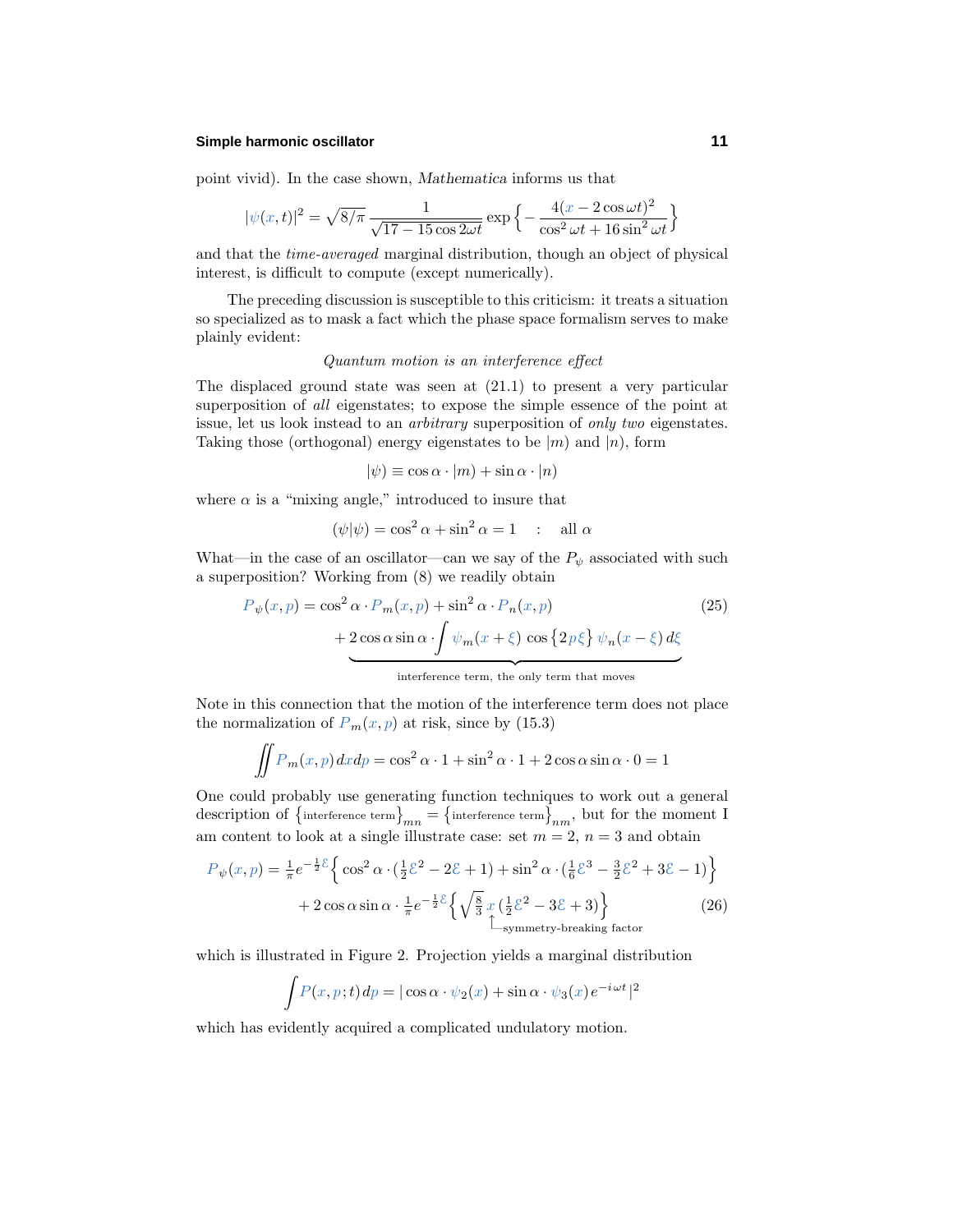

FIGURE 2: At top is the rotationally symmetric (therefore static) component of the  $P_{\psi}(x, p)$  of (26); in the middle is the "interference" term" which, because of its lateral asymmetry, <u>does</u> sense the  $\circlearrowright$  circulation of phase points; at bottom is their superposition. Equal weighting has here been assumed:  $\cos \alpha = \sin \alpha = 1/\sqrt{2}$ .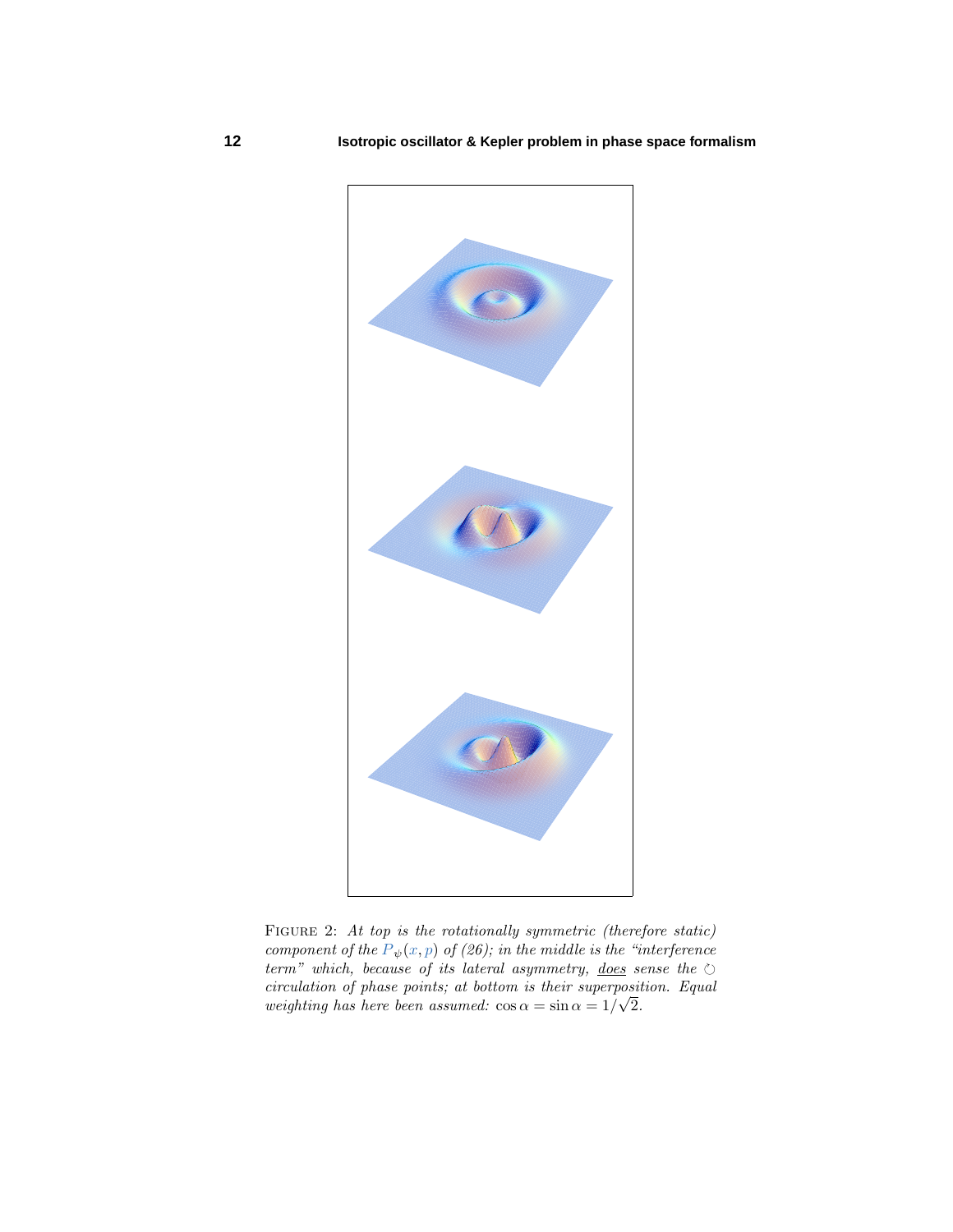#### **A primitive variational principle 13**

**Completing an analogy.** In view of the formal similarity of

$$
\psi(x,t) = \int G(x,t;y,0)\,\psi(y,0)\,dy
$$

and

$$
P_{\psi}(x,p;t) = \iint K(x,p,t;y,q,0) P_{\psi}(y,q;0) dydq
$$

—which in their different ways say the same thing—it might seem reasonable to ask for a function  $S(x, p, t; y, q, 0)$  that stands to  $K(x, p, t; y, q, 0)$  more or less as the classical action

$$
S(x, t; y, 0) = \frac{m\omega}{2\sin\omega t} \left[ (x^2 + y^2)\cos\omega t - 2xy \right]
$$

was seen at (18) to stand to

$$
G(x, t; y, 0) = \sqrt{\frac{i}{\hbar} \frac{\partial^2 S}{\partial x \partial y}} e^{\frac{i}{\hbar} S(x, t; y, 0)}
$$

This expectation is strengthened by the description at (10) of a very close interrelationship between  $K$  and  $G$ , but somewhat dimmed by the observation at (19) that *K* has a very singular design:

$$
K(x, p, t; y, q, 0) = \delta(x - y \cos \omega t - \frac{1}{m\omega} q \sin \omega t) \delta(p - q \cos \omega t + m\omega y \sin \omega t)
$$
  
=  $\frac{1}{\hbar} \delta(x - y \cos \omega t - q \sin \omega t) \delta(p - q \cos \omega t + y \sin \omega t)$   
=  $\frac{1}{\hbar} K(x, p, t; y, q, 0)$  (27)

But in Gaussian representation the  $\delta$ -function reads

$$
\delta(x - a) = \lim_{\epsilon \downarrow 0} \frac{1}{\sqrt{\pi \epsilon}} e^{-(x - a)^2/\epsilon} \tag{28}
$$

and it becomes in this light semi-natural to write

$$
K(x, p, t; y, q, 0) = \lim_{\epsilon \downarrow 0} \frac{1}{\pi \epsilon} e^{-\delta/\epsilon}
$$
 (29)

with

$$
S(x, p, t; y, q, 0) \equiv (x - y \cos \omega t - q \sin \omega t)^2 + (p - q \cos \omega t + y \sin \omega t)^2
$$
  

$$
= \frac{1}{\hbar} \cdot \frac{2}{\omega} \left\{ \frac{1}{2m} (p - q \cos \omega t + m\omega q \sin \omega t)^2 + \frac{1}{2} m \omega^2 (x - y \cos \omega t - \frac{1}{m \omega} q \sin \omega t)^2 \right\}
$$
  

$$
\equiv \frac{1}{\hbar} \cdot S(x, p, t; y, q, 0)
$$
(30)

In rough mimicry of Hamilton's principle we require

$$
\mathcal{S} = \text{extremum} \tag{31}
$$

(the extremum is here necessarily a minimum) and recover (23):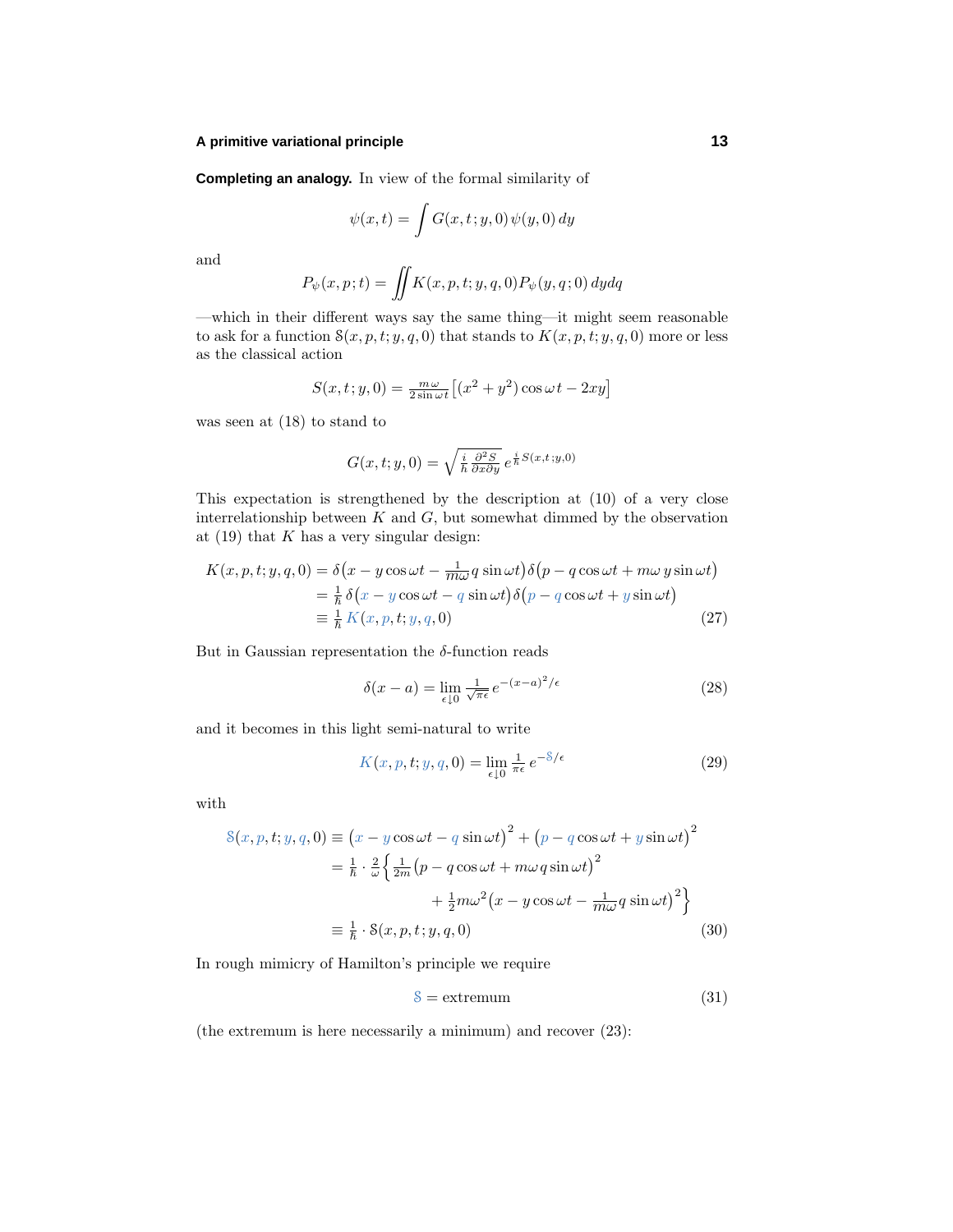$$
x(t) = y \cos \omega t + q \sin \omega t
$$

$$
p(t) = q \cos \omega t - y \sin \omega t
$$

Richard Crandall, in conversation many years ago, has reported to me that Richard Feynman (of whom Crandall was then a student) once remarked (semi-facetiously?) that any physical statement of the form

$$
A_1 = B_1 \text{ and } A_2 = B_2 \text{ and } \dots \quad : \quad A \text{'s and } B \text{'s real}
$$

can be cast as a "variational principle:" one has only to write

$$
(A_1 - B_1)^2 + (A_2 - B_2)^2 + \dots = \text{minimum}
$$

The variational principle (31) is a swindle in precisely that sense: one must "know the answer" before one can even write it down, and the writing is then almost pointless. Almost, but not quite *...* for the introduction of the classical "answer" into S does lead *via* (29) back to the *quantum* physics of the oscillator. I discuss this point more thoroughly in a moment.

A question natural to ask—but which I will not at this point digress to explore—is this: Is there a sense in which  $S(x, p, t; y, q, 0)$  enters as a "natural object" into the classical mechanics of the oscillator?

**Recovery of Green's function from its phase space counterpart.** Wigner/Weyl gave us

$$
\psi(x) \longrightarrow_{\text{Wigner/Weyl}} P_{\psi}(x, p)
$$

but the reverse procedure

$$
\psi(x) \longleftarrow \qquad \qquad P_{\psi}(x, p)
$$

was, so far as I am aware, first described in unpublished work by Mark Beck. Beck's construction<sup>12</sup> yields

$$
\psi(x) = [\psi^*(a)]^{-1} \cdot \int P_{\psi}(\frac{x+a}{2}, p) e^{\frac{i}{\hbar}p(x-a)} dp
$$
  
\n
$$
\downarrow
$$
  
\n
$$
= [\psi^*(0)]^{-1} \cdot \int P_{\psi}(\frac{x}{2}, p) e^{\frac{i}{\hbar}p x} dp \text{ in the special case } a = 0
$$

on the assumption that

$$
\int P(a, p) dp = \psi^*(a)\psi(a) \neq 0
$$

 $12$  See page 13 in the class notes previously cited.<sup>3</sup>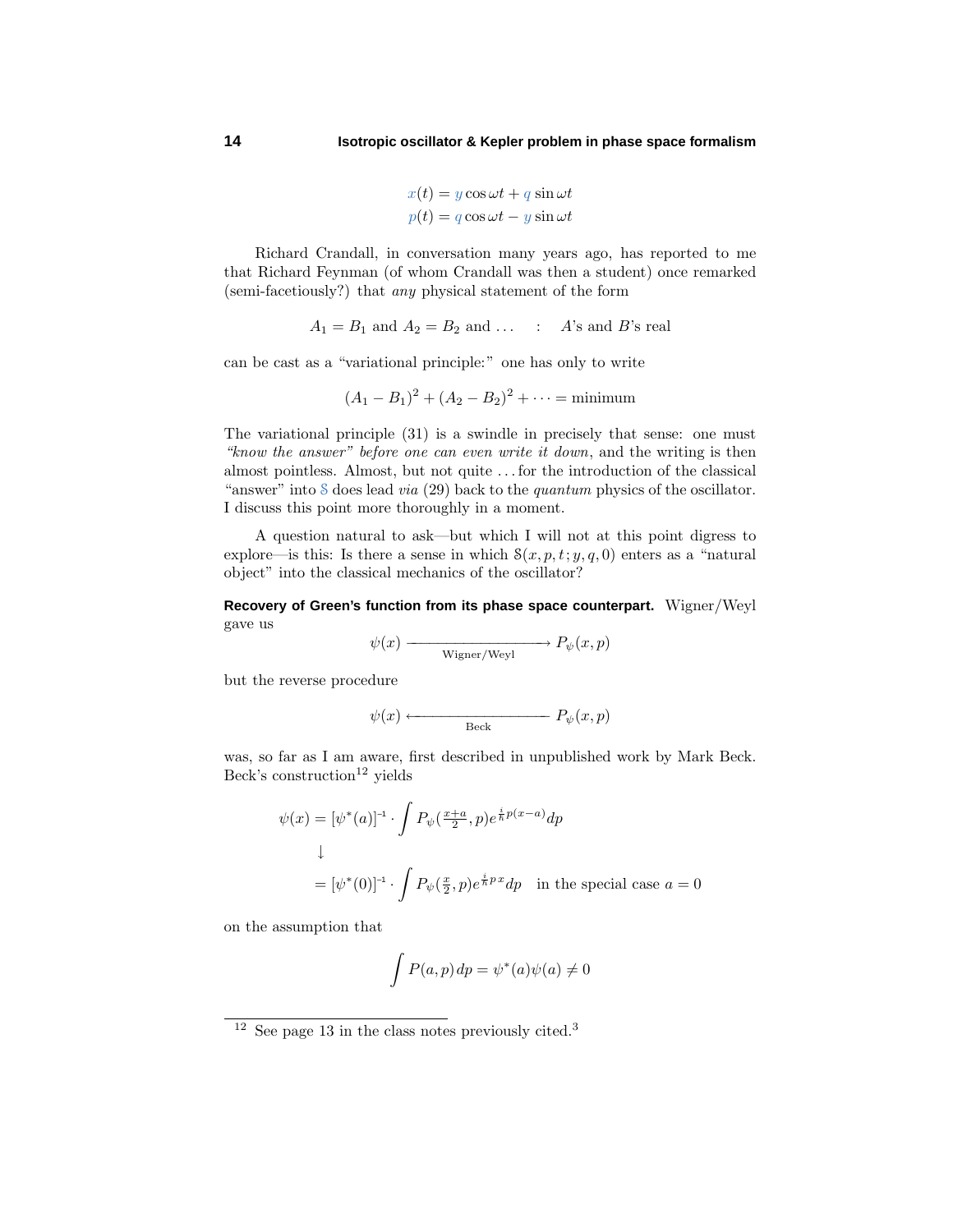#### **Recovery of Green's function from its phase space counterpart 15**

Look back again, in this light, to (10):

$$
K(x, p, t; y, q, 0)
$$
  
=  $\frac{4}{\hbar} \iint G^*(x + \xi, t; y + \xi, 0) e^{2\frac{i}{\hbar}(p\xi - q\xi)} G(x - \xi, t; y - \xi, 0) d\xi d\xi$ 

By Fourier transformation we have

$$
\iint K(x, p, t; y, q, 0) e^{-2\frac{i}{\hbar}(p\zeta - q\zeta)} dp dq
$$
\n
$$
= h \iint G^*(x + \xi, t; y + \xi, 0) \delta(\xi - \zeta) \delta(\xi - \zeta) G(x - \xi, t; y - \xi, 0) d\xi d\xi
$$
\n
$$
= h G^*(x + \zeta, t; y + \zeta, 0) G(x - \zeta, t; y - \zeta, 0)
$$

Select points *a* and *b* at which  $G^*(a,t; b,0)G(a,t; b,0) \neq 0$ . Set  $\zeta = a - x$  and  $\zeta = b - y$  to obtain

$$
h G^{*}(a, t; b, 0) G(2x - a, t; 2y - b, 0)
$$
  
= 
$$
\iint K(x, p, t; y, q, 0) e^{-2\frac{i}{\hbar}[p(a-x) - q(b-y)]} dp dq
$$

which by notational adjustment  $2x - a \mapsto x$ ,  $2y - b \mapsto y$  becomes

$$
G(x, t; y, 0) = [hG^*(a, t; b, 0)]^{-1} \cdot \iint K(\frac{x+a}{2}, p, t; \frac{y+b}{2}, q, 0) e^{\frac{i}{\hbar}[p(x-a)-q(y-b)]} dp dq
$$
  
\n
$$
\downarrow
$$
\n
$$
(32.1)
$$
\n
$$
= [hG^*(0, t; 0, 0)]^{-1} \cdot \iint K(\frac{x}{2}, p, t; \frac{y}{2}, q, 0) e^{\frac{i}{\hbar}[px-qy]} dp dq
$$

The prefactors are determined to within phase factors by the statements

$$
|hG(a, t; b, 0)|^2 = \iint K(a, p, t; b, q, 0) dp dq
$$
  
\n
$$
\downarrow
$$
\n
$$
|hG(0, t; 0, 0)|^2 = \iint K(0, p, t; 0, q, 0) dp dq \text{ in the special case } a = b = 0
$$
\n(32.2)

and the phase factors can be extracted from the requirement that

$$
\lim_{t \downarrow 0} G(x, t; y, 0) = \delta(x - y)
$$
\n(32.3)

where the prefactors are, in effect, normalization constants, fixed to within an arbitrary phase factor.

If the  $K(x, p, t; y, q, 0)$  appropriate to a quantum system  $\mathfrak{S}$  were available as a point of departure, then one could in principle use (32) to construct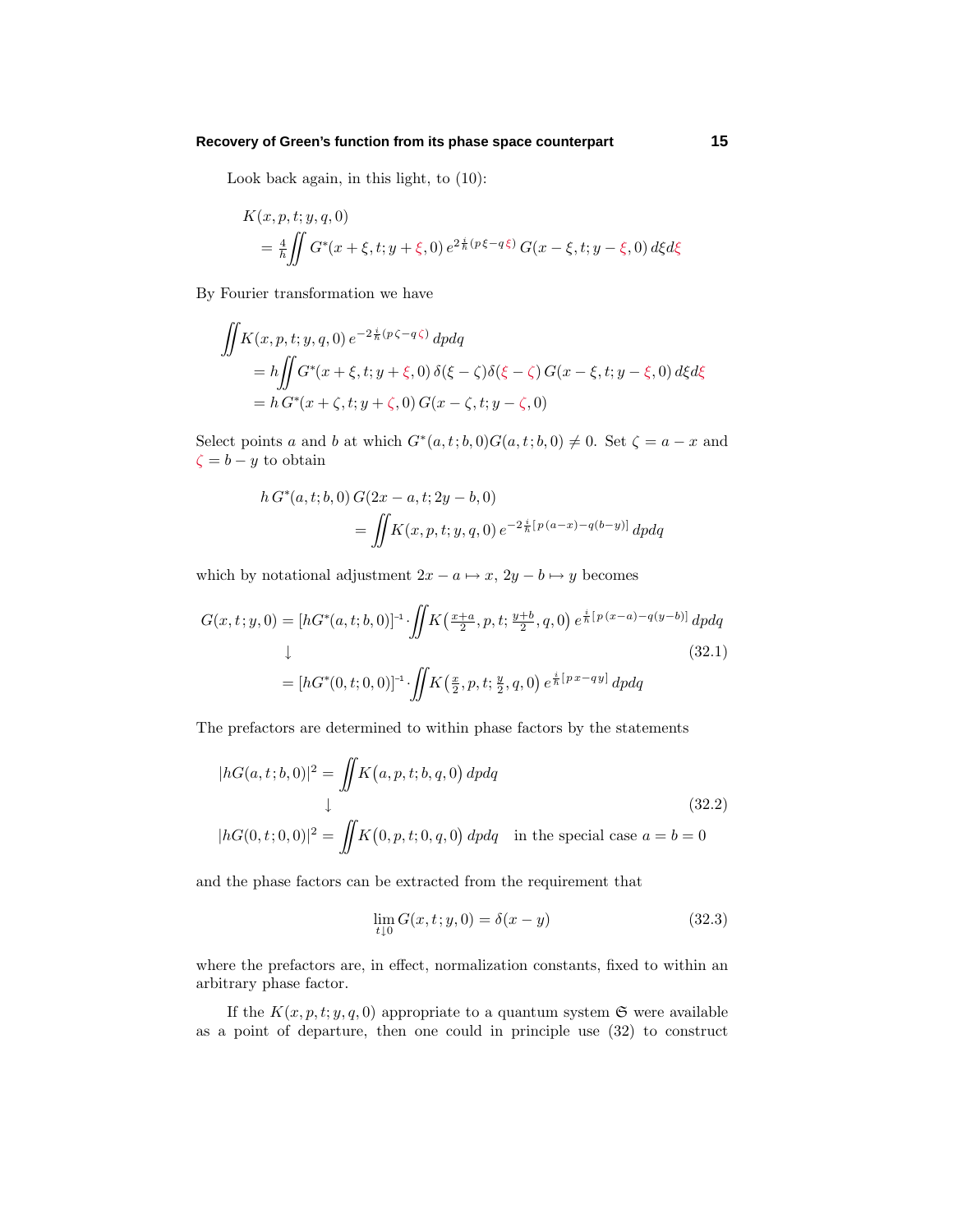$G(x, t; y, 0)$ , and if additionally one could bring the Green's function to the form

$$
G(x, t; y, 0) = \sum_{n} e^{-\frac{i}{\hbar}E_{n}t} \psi_{n}(x) \psi_{n}^{*}(y)
$$

then one could simply *read off* the solutions of the associated time-independent Schrödinger equation. In favorable cases such a program can actually be carried to completion *...* as I now demonstrate:

**Uncommon approach to the quantization of an oscillator.** Quantization of the oscillator—first accomplished by Planck almost exactly a century ago (I write on December ; Planck's radiation formula and its derivation were announced on 14 December 1900)—marks the birthplace of quantum mechanics. The oscillator, for reasons that can be attributed mainly to the quadraticity of its Hamiltonian, is an exceptionally accommodating system, and its quantization can be/has been approached in a great variety of ways. To that long list I add now another.

We were led at (27) to a quantum mechanical statement

$$
K_{\rm osc}(x, p, t; y, q, 0)
$$
  
=  $\delta(x - y \cos \omega t - \frac{1}{m\omega} q \sin \omega t) \delta(p - q \cos \omega t + m\omega y \sin \omega t)$  (33)

that—remarkably—contains no  $\hbar$ , and that can be read as a description of the *classical* motion of the harmonically driven phase point which at time  $t = 0$ resided at  $\{y, q\}$ . Let us suppose that  $(33)$ —though a statement which we obtained as a result of long quantum mechanical analysis (involving steps which I propose now, in effect, to reverse)—has been given. Returning with (33) to  $(32.1)$  we have

$$
hG_{\rm osc}(x, t; y, 0)G_{\rm osc}^{*}(0, t; 0, 0)
$$
  
= 
$$
\iint \delta\left(\frac{x}{2} - \frac{y}{2}\cos\omega t - \frac{1}{m\omega}q\sin\omega t\right)
$$

$$
\cdot \delta\left(p - q\cos\omega t + m\omega\frac{y}{2}\sin\omega t\right)e^{\frac{i}{\hbar}\left[px - qy\right]}\,dpdq
$$
  
= 
$$
\int \frac{m\omega}{\sin\omega t}\delta\left(q - \frac{m\omega(x - y\cos\omega t)}{2\sin\omega t}\right)\exp\left\{\frac{i}{\hbar}\left[x(q\cos\omega t - m\omega\frac{y}{2}\sin\omega t) - qy\right]\right\}dq
$$
  
= 
$$
\frac{m\omega}{\sin\omega t}\exp\left\{\frac{i}{\hbar}\frac{m\omega}{2\sin\omega t}\left[(x^2 + y^2)\cos\omega t - 2xy\right]\right\}
$$

Therefore

$$
h|G_{\rm osc}(0,t;0,0)|^2 = \frac{m\omega}{\sin\omega t} \quad \Longrightarrow \quad [G_{\rm osc}^*(0,t;0,0)]^{-1} = \sqrt{\frac{h\sin\omega t}{m\omega}} \cdot e^{i\alpha}
$$

and we have

$$
G_{\rm osc}(x, t; y, 0) = e^{i\alpha} \sqrt{\frac{m\omega}{h \sin \omega t}} \exp\left\{\frac{i}{\hbar} \frac{m\omega}{2 \sin \omega t} \left[ (x^2 + y^2) \cos \omega t - 2xy \right] \right\}
$$
  

$$
\Downarrow
$$
  

$$
= e^{i\alpha} \sqrt{i \frac{1}{\pi} \frac{m}{2i\hbar t}} \exp\left\{-\frac{m}{2i\hbar t} (x - y)^2\right\} \text{ as } t \downarrow 0
$$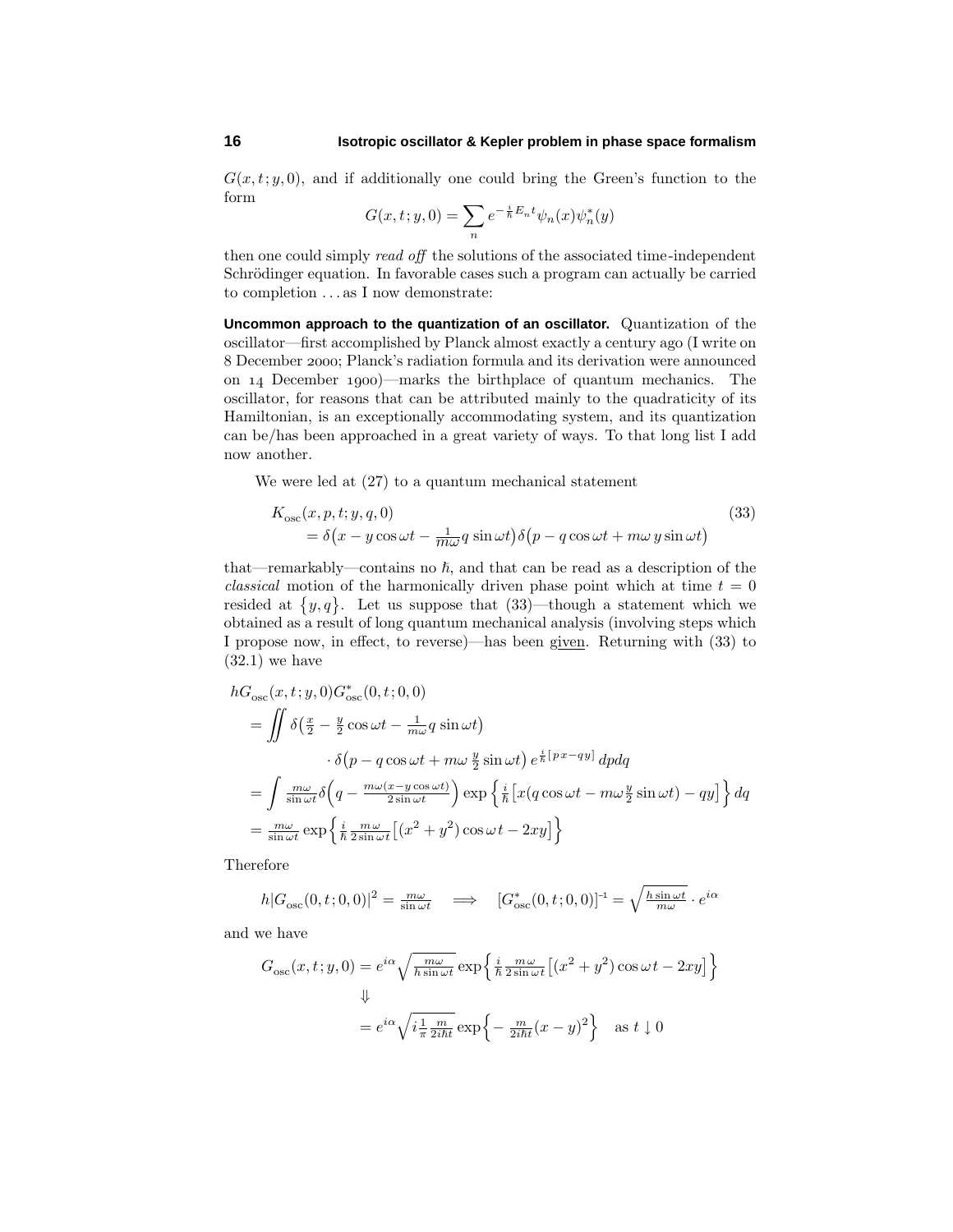#### **An uncommon quantization technique applied to the oscillator 17**

which in view of (28) requires that to achieve (32.3) we must set  $e^{i\alpha} = 1/\sqrt{i}$ . We then have

$$
G_{\rm osc}(x,t;y,0) = \sqrt{\frac{m\omega}{ih\sin\omega t}} \exp\left\{\frac{i}{\hbar} \frac{m\omega}{2\sin\omega t} \left[ (x^2 + y^2) \cos\omega t - 2xy \right] \right\}
$$

which exactly reproduces (18). So we have, in this instance, managed to carry out STEP ONE

$$
G_{\rm osc}(x,t;y,0) \longleftarrow \text{extended Beck} \qquad K_{\rm osc}(x,p,t;y,q,0)
$$

of our 2-step program. The labor of step two was, as it happens, performed by Ferdinand Mehler in ( $1866$ ), who established<sup>13</sup> that the expression on the right side of (18)

$$
\sqrt{\text{etc.}} \exp\left\{\frac{i}{\hbar}\text{etc.}\right\} = \sum_{n} e^{-i\omega(n+\frac{1}{2})t} \psi_n(x)\psi_n(y)
$$

This equation provides an explicit summary of the information that enters into the solution of

$$
\mathbf{H}_{\text{osc}}\psi_n(x) = E_n\psi_n(x)
$$

It would be of great interest to know what the "phase space propagator" looks like in some other exactly soluable cases, and in those cases to test the utility of the program (33).

**2-dimensional isotropic oscillator.** In Cartesian coordinates the system presents itself

$$
L = \frac{1}{2}m(\dot{x}_1^2 - \omega^2 x_1^2) + \frac{1}{2}m(\dot{x}_2^2 - \omega^2 x_2^2)
$$
 (34.1)

as such a simple generalization of its 1-dimensional counterpart

$$
L = \frac{1}{2}m(\dot{x}_1^2 - \omega^2 x_1^2)
$$

that it might seem a little difficult to suppose that it is of any special interest, or displays any novel features. The first hint that it does so springs from the realization that the orbits have suddenly become relatively complicated figures —ellipses (simple Lissajous figures) inscribed on the coordinate plane. And that it has become possible to contemplate "symmetry adapted" coordinates: write

$$
x_1 = r \cos \varphi = ae^{\rho} \cos \varphi
$$
  

$$
x_2 = r \sin \varphi = ae^{\rho} \sin \varphi
$$
 : *a* an arbitrary "length"

and obtain

$$
L = \frac{1}{2}m\{\dot{r}^2 + r^2\dot{\varphi}^2 - \omega^2r^2\}
$$
 (34.2)

$$
=\frac{1}{2}ma^2e^{2\rho}\{\dot{\rho}^2+\dot{\varphi}^2-\omega^2\}\tag{34.3}
$$

<sup>13</sup> See again equation (9) in "Jacobi's theta transformation and Mehler's formula: their interrelation, and their role in the quantum theory of angular momentum" (November 2000).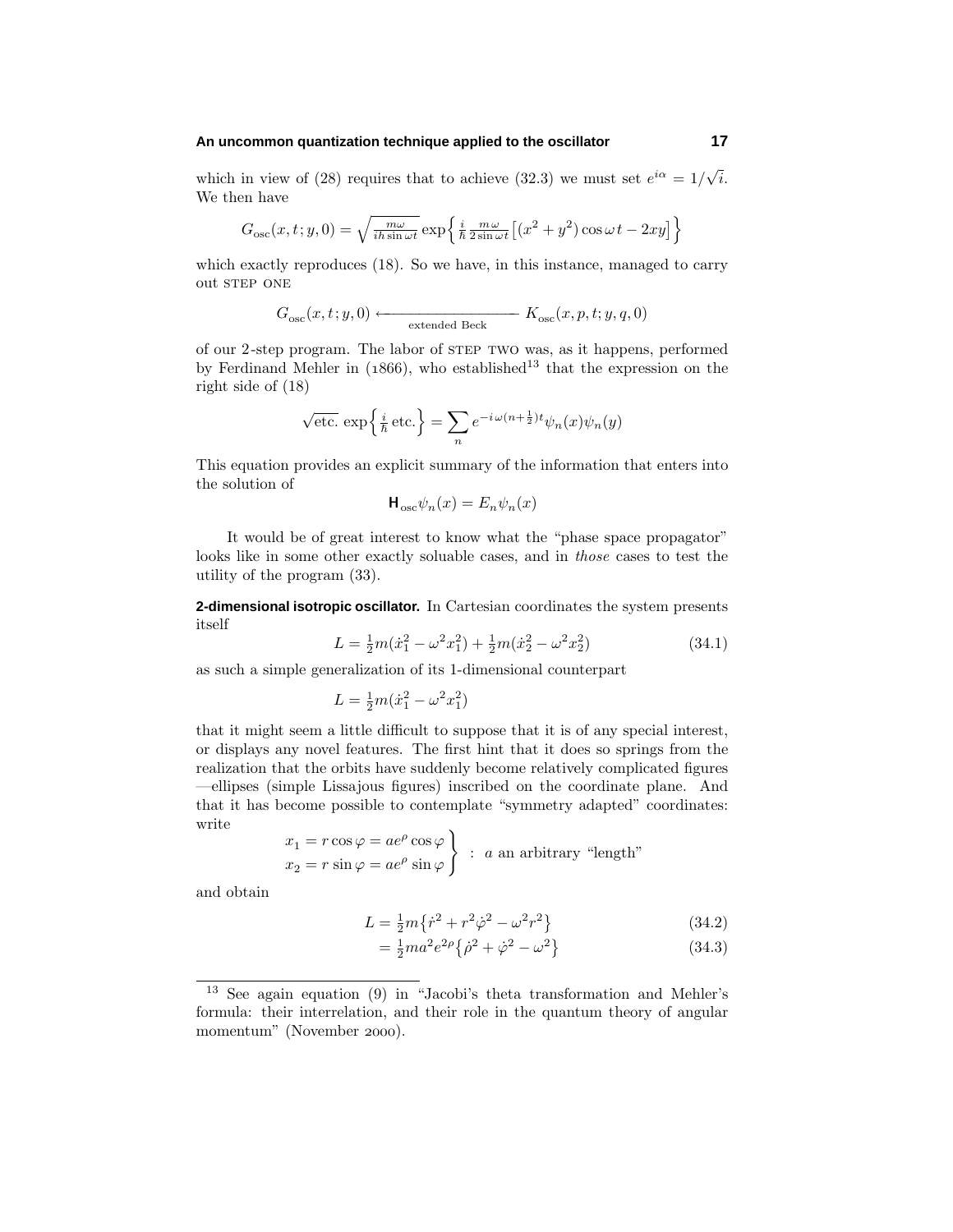#### **18 Isotropic oscillator & Kepler problem in phase space formalism**

Let us agree to work initially in Cartesian coordinates, one grounds that it is the phase space formalism with which we desire to establish contact, and that formalism, as standardly presented, works only in Cartesian coordinates. From the symmetrically bipartite design of the Hamiltonian

$$
\mathbf{H} = \frac{1}{2m} \mathbf{p}_1^2 + \frac{1}{2} m \omega^2 \mathbf{x}_1^2 + \frac{1}{2m} \mathbf{p}_2^2 + \frac{1}{2} m \omega^2 \mathbf{x}_2^2 \tag{35}
$$

it follows that the resulting quantum mechanics is in many respects simply a duplex version of the quantum mechanics of a simple oscillator. The Schrödinger equation separates: the eigenfunctions are products

$$
\psi_{n_1 n_2}(x_1, x_2) = \psi_{n_1}(x_1) \cdot \psi_{n_2}(x_2) \tag{36.1}
$$

of the eigenfunctions of a simple oscillator: the associated eigenvalues

$$
E_{n_1 n_2} = (n_1 + n_2 + 1)\hbar\omega \quad : \quad n_1, n_2 = 0, 1, 2, \dots
$$
  
\n
$$
\downarrow
$$
  
\n
$$
E_n = (n+1)\hbar\omega \quad \text{with} \quad n \equiv n_1 + n_2
$$
 (36.2)

are  $(n+1)$ -fold degenerate, being shared by  $\psi_{0,n}$ ,  $\psi_{1,n-1}$ ,  $\psi_{2,n-2}$ , ...,  $\psi_{n,0}$ . One has

$$
\psi(x_1, x_2, t) = \iint G(x_1, x_2, t; y_1, y_2, 0) \psi(y_1, y_2, 0) dy_1 dy_2
$$

with

$$
G(x_1, x_2, t; y_1, y_2, 0) = G_{\text{osc}}(x_1, t; y_1, 0) \cdot G_{\text{osc}}(x_2, t; y_2, 0)
$$
(37)

In two dimensions the Wigner transform of  $\psi(x_1, x_2)$  is—compare (8) defined

$$
P_{\psi}(x_1, x_2, p_1, p_2)
$$
  
=  $\left(\frac{2}{h}\right)^2 \iint \psi^*(x_1 + \xi_1, x_2 + \xi_2) e^{2\frac{i}{h}(p_1\xi_1 + p_2\xi_2)} \psi(x_1 - \xi_1, x_2 - \xi_2) d\xi_1 d\xi_2$ 

which will be abbreviated

$$
P_{\psi}(\boldsymbol{x}, \boldsymbol{p}) = \left(\frac{2}{h}\right)^2 \iint \psi^*(\boldsymbol{x} + \boldsymbol{\xi}) e^{2\frac{i}{h}\boldsymbol{p}\cdot\boldsymbol{\xi}} \psi(\boldsymbol{x} - \boldsymbol{\xi}) d\xi_1 d\xi_2 \tag{38}
$$

We are powerless to *plot* such functions, but do have available to us such devices as the display of 2-dimensional sections—such, for example, as  $P_{\psi}(x_1, x_2, 0, 0)$  or of associated marginal distributions:

$$
|\psi(x_1, x_2)|^2 = \iint P_{\psi}(\mathbf{x}, \mathbf{p}) dp_1 dp_2 \quad : \quad \text{typical marginal distribution}
$$

The Wigner transforms of the eigenfunctions have product structure

$$
P_{n_1 n_2}(x_1, x_2, p_1, p_2) = P_{n_1}(x_1, p_1) \cdot P_{n_2}(x_2, p_2)
$$
\n(39)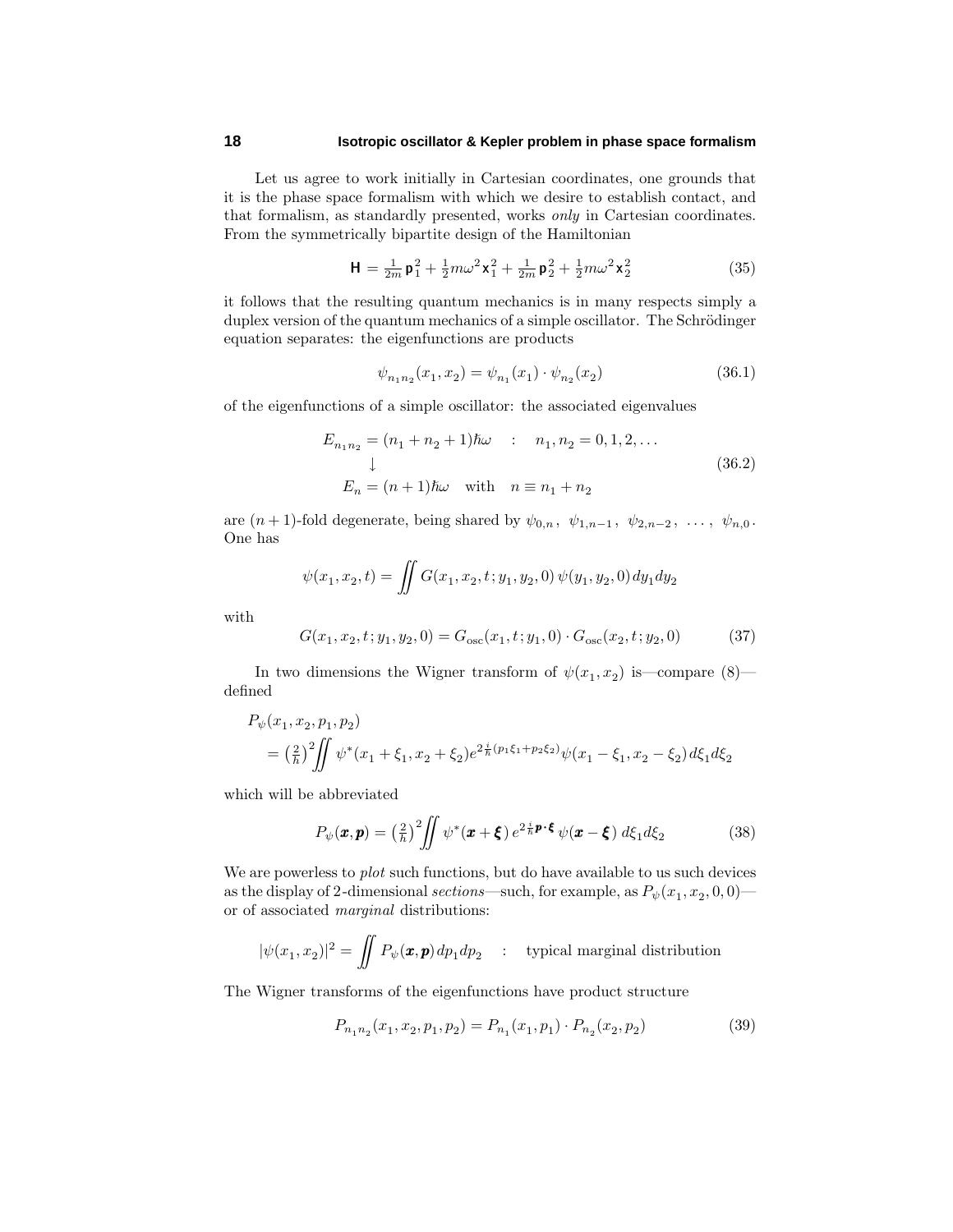#### **Hidden symmetry revealed 19**

where the factors were found at  $(17)$  to depend upon their respective arguments through

$$
\begin{aligned} \n\mathcal{E}_1 &\equiv 2(p_1^2 + x_1^2) \\ \n\mathcal{E}_2 &\equiv 2(p_2^2 + x_2^2) \n\end{aligned} \tag{40}
$$

Product structure attaches also to the "phase space propagator," where by enlargement upon (19) we have

$$
K(\boldsymbol{x}, \boldsymbol{p}, t; \boldsymbol{y}, \boldsymbol{q}, 0) \tag{40}
$$
  
=  $\delta(x_1 - y_1 \cos \omega t - \frac{1}{m\omega} q_1 \sin \omega t) \delta(p_1 - q_1 \cos \omega t + m\omega y_1 \sin \omega t)$   
 $\cdot \delta(x_2 - y_2 \cos \omega t - \frac{1}{m\omega} q_2 \sin \omega t) \delta(p_2 - q_2 \cos \omega t + m\omega y_2 \sin \omega t)$ 

while its hypothetical logarithmic companion grows additively: in dimensionless variables we expect to have (compare (30))

$$
8(x, p, t; y, q, 0)
$$
\n
$$
= (x_1 - y_1 \cos \omega t - q_1 \sin \omega t)^2 + (p_1 - q_1 \cos \omega t + y_1 \sin \omega t)^2 + (x_2 - y_2 \cos \omega t - q_2 \sin \omega t)^2 + (p_2 - q_2 \cos \omega t + y_2 \sin \omega t)^2
$$
\n(41)

We are in position now to consider the first of the issues that motivated this discussion:

**Hidden symmetry revealed.** Equations (40) and (41) allude—in their distinct ways, and for distinct "reasons" (surprisingly in the first instance, since *K* is a quantum mechanical object)—to "dynamical phase flow" in 4-dimensional phase space *Γ*4:

$$
t\text{-parameterized action }\mathcal{H}[t] \text{ of } H \text{ : } \begin{cases} y_1 \longmapsto x_1(t) = y_1 \cos \omega t + q_1 \sin \omega t \\ q_1 \longmapsto p_1(t) = q_1 \cos \omega t - y_1 \sin \omega t \\ y_2 \longmapsto x_2(t) = y_2 \cos \omega t + q_2 \sin \omega t \\ q_2 \longmapsto p_2(t) = q_2 \cos \omega t - y_2 \sin \omega t \end{cases}
$$

They allude, that is to say, to the *t*-parameterized canonical transformation generated by the Hamiltonian. From the overt rotational symmetry of the Lagrangian (34) one is led via Noether's theorem to the identification of

$$
L_3 \equiv x_1 p_2 - x_2 p_1 \tag{42}
$$

as a conserved observable:<sup>14</sup>

$$
[H, L_3] = 0 \tag{43}
$$

 $^\mathrm{14}$  To facilitate work with dimensionless variables I define

$$
[A, B] \equiv \frac{\partial A}{\partial x_1} \frac{\partial B}{\partial p_1} + \frac{\partial A}{\partial x_2} \frac{\partial B}{\partial p_2} - \frac{\partial B}{\partial x_1} \frac{\partial A}{\partial p_1} - \frac{\partial B}{\partial x_2} \frac{\partial A}{\partial p_2} = \hbar \cdot [A, B]
$$

Also  $H \equiv \frac{1}{2} \{p_1^2 + x_1^2 + p_2^2 + x_2^2\} = \frac{1}{\hbar \omega} H$  is the "dimensionless Hamiltonian" for purposes of this discussion.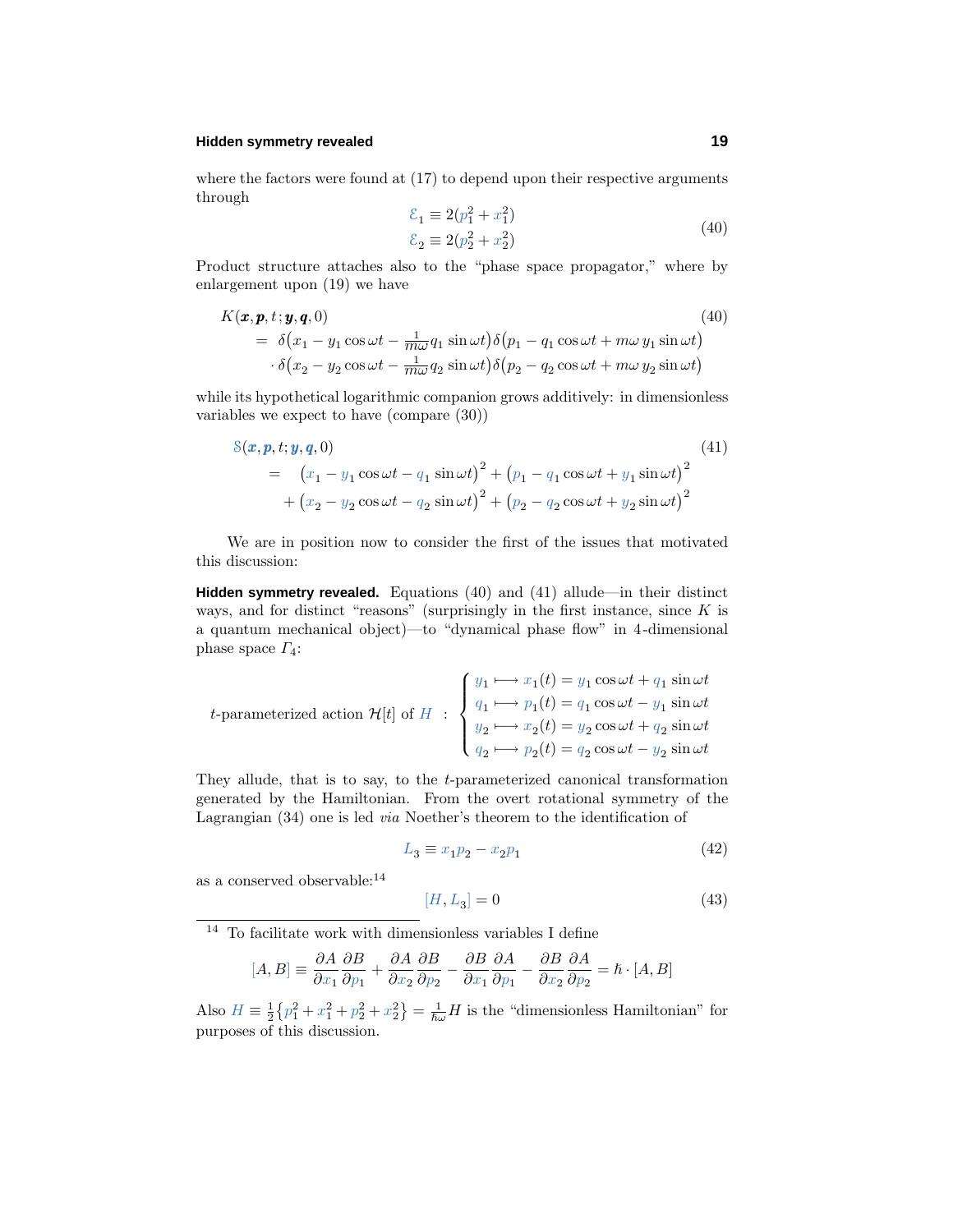#### **20 Isotropic oscillator & Kepler problem in phase space formalism**

Look upon  $L_3(x, p)$  as the generator of a *u*-parameterized family of canonical transformations: specifically

$$
u\text{-parameterized action }\mathcal{L}_3[u] \text{ of } L_3 \; : \; \begin{cases} \; x_1 \longmapsto \hat{x}_1 = x_1 \cos u - x_2 \sin u \\ \; p_1 \longmapsto \hat{p}_1 = p_1 \cos u - p_2 \sin u \\ \; x_2 \longmapsto \hat{x}_2 = x_2 \cos u + x_1 \sin u \\ \; p_2 \longmapsto \hat{p}_2 = p_2 \cos u + p_1 \sin u \end{cases}
$$

which was obtained by integration of

$$
\frac{d}{du}x_1 = -[L_3, x_1] = +\frac{\partial L_3}{\partial p_1} = -x_2
$$

$$
\frac{d}{du}p_1 = -[L_3, p_1] = -\frac{\partial L_3}{\partial x_1} = -p_2
$$

$$
\frac{d}{du}x_2 = -[L_3, x_2] = +\frac{\partial L_3}{\partial p_2} = +x_1
$$

$$
\frac{d}{du}p_2 = -[L_3, p_2] = -\frac{\partial L_3}{\partial x_2} = +p_1
$$

The statement  $(43)$  that  $L_3$  is a constant of the motion can be phrases this way:  $\mathcal{L}_3$  maps dynamical trajectories to dynamical trajectories. Which is to say: the following diagram is "commutative" in the sense that the red sequence of



operations has the same effect as the black sequence. The claim is established by computation of a sort which I am content generally to entrust to *Mathematica*, but which I illustrate in a single instance:

$$
y_1 \longrightarrow (y_1 \cos \omega t + q_1 \sin \omega t) \cos u - (y_2 \cos \omega t + q_2 \sin \omega t) \sin u
$$
  

$$
y_1 \longrightarrow (y_1 \cos u - y_2 \sin u) \cos \omega t + (q_1 \cos u - q_2 \sin u) \sin \omega t
$$
  
the expressions on the right are clearly equal

More to the immediate point, we look with the assistance of *Mathematica* to the "classical phase action"  $S(x, p, t, y, q, 0)$  introduced at (41) and discover that

$$
\mathcal{S}(\hat{\boldsymbol{x}}, \hat{\boldsymbol{p}}, t; \hat{\boldsymbol{y}}, \hat{\boldsymbol{q}}, 0) = \mathcal{S}(\boldsymbol{x}, \boldsymbol{p}, t; \boldsymbol{y}, \boldsymbol{q}, 0) \tag{45}
$$

"Classical phase action" is <u>invariant under the action of  $\mathcal{L}_3[u]$ </u>.

Look finally to the (quantum mechanical) phase space propagator  $(40)$ , which in dimensionless variables becomes

$$
K(\boldsymbol{x}, \boldsymbol{p}, t; \boldsymbol{y}, \boldsymbol{q}, 0) \tag{46}
$$
  
=  $\delta(x_1 - y_1 \cos \omega t - q_1 \sin \omega t) \delta(p_1 - q_1 \cos \omega t + y_1 \sin \omega t)$   
 $\cdot \delta(x_2 - y_2 \cos \omega t - q_2 \sin \omega t) \delta(p_2 - q_2 \cos \omega t + y_2 \sin \omega t)$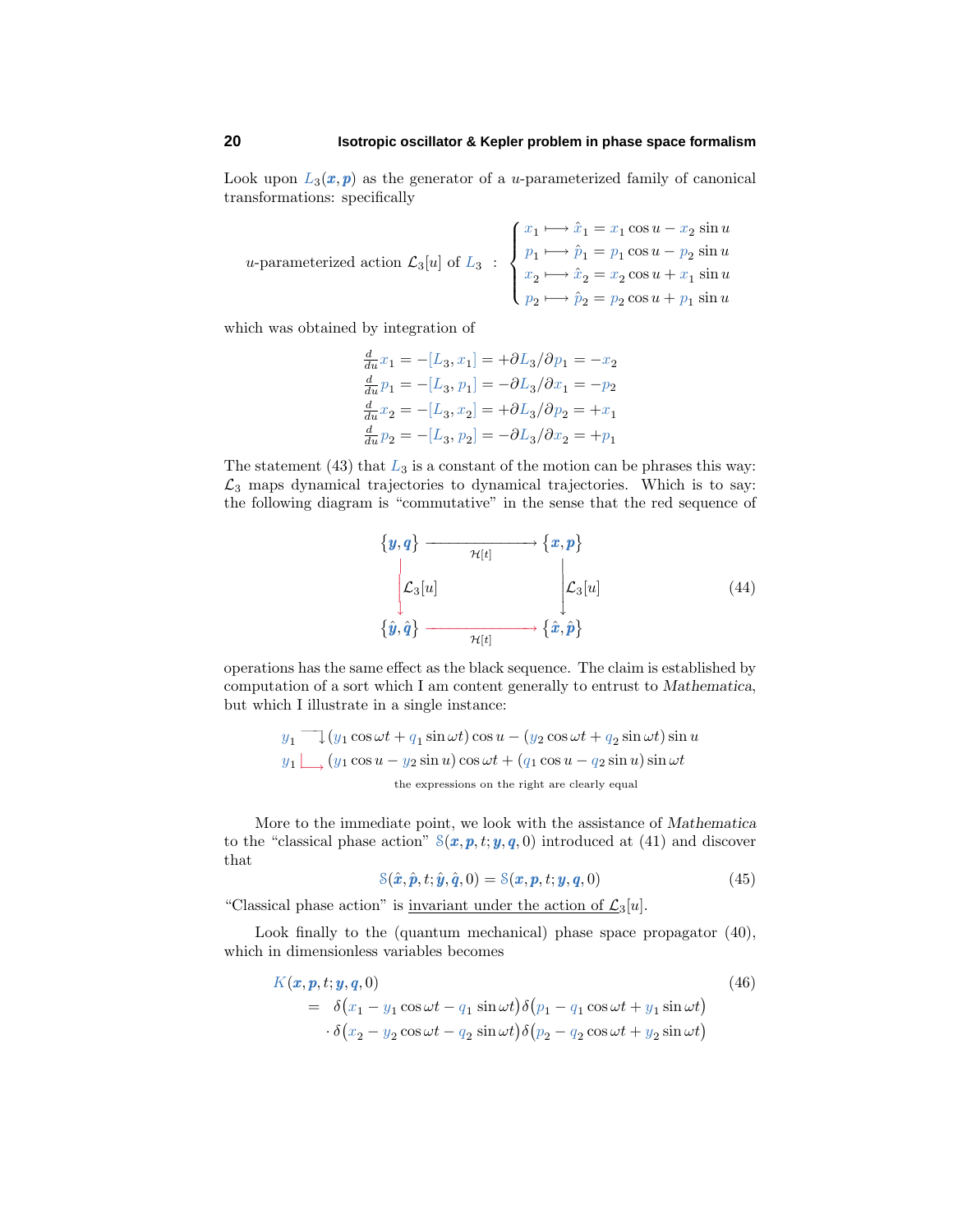## **Hidden symmetry revealed 21**

and under action of  $\mathcal{L}_3$  gives

$$
K(\hat{x}, \hat{p}, t; \hat{y}, \hat{q}, 0) =
$$
\n
$$
\delta([x_1 \cos u - x_2 \sin u] - [y_1 \cos u - y_2 \sin u] \cos \omega t - [q_1 \cos u - q_2 \sin u] \sin \omega t)
$$
\n
$$
\cdot \delta([p_1 \cos u - p_2 \sin u] - [q_1 \cos u - q_2 \sin u] \cos \omega t + [y_1 \cos u - y_2 \sin u] \sin \omega t)
$$
\n
$$
\cdot \delta([x_2 \cos u + x_1 \sin u] - [y_2 \cos u + y_1 \sin u] \cos \omega t - [q_2 \cos u + q_1 \sin u] \sin \omega t)
$$
\n
$$
\cdot \delta([p_2 \cos u + p_1 \sin u] - [q_2 \cos u + q_1 \sin u] \cos \omega t + [y_2 \cos u + y_1 \sin u] \sin \omega t)
$$

It is to facilitate interpretation of this result that I digress to review

### some properties of multivariate delta functions

Adopt the notational convention

$$
\delta(a_{11}x_1+a_{12}x_2-b_1)\delta(a_{21}x_1+a_{22}x_2-b_2)=\delta({\mathbb A}\,\pmb{x}-\pmb{b})
$$

which extends straightforwardly from the 2-dimensional to the *N*-dimensional case. The multivariable calculus supplies

$$
\iint f(\mathbf{x})\delta(\mathbb{A}\mathbf{x}-\mathbf{b}) dx_1 dx_2 = \iint f((\mathbb{A}^{-1}(\mathbf{y}+\mathbf{b}))\delta(\mathbf{y}) |\det \mathbb{A}|^{-1} dy_1 dy_2
$$

$$
= f(\mathbb{A}^{-1}\mathbf{b}) |\det \mathbb{A}|^{-1}
$$

where  $y \equiv \mathbb{A} x - b$  and  $|\det \mathbb{A}|^{-1}$  is the Jacobian of the invertible transformation  $x \mapsto y$ . So we have

$$
= \iint f(\pmb{x})\,\delta(x-\mathbb{A}^{\text{-}1}\pmb{b})|\det\mathbb{A}\!\mid^{\text{-}1}\!\!dx_1dx_2
$$

of which

$$
\delta(\mathbb{A}\,\boldsymbol{x}-\boldsymbol{b})=|\det \mathbb{A}|^{-1}\cdot \delta(\boldsymbol{x}-\mathbb{A}^{-1}\boldsymbol{b})\tag{48}
$$

provides formal expression. In the 1-dimensional case we recover

$$
\delta(ax - b) = |a|^{-1} \cdot \delta(x - b/a)
$$

as reported by Dirac himself.

Returning now to (47), we have

$$
K(\hat{x}, \hat{p}, t; \hat{y}, \hat{q}, 0) = \delta(\mathbb{R}\mathbf{X} - \mathbb{B}\mathbf{Y})
$$
  
= |\det \mathbb{R}|^{-1} \cdot \delta(\mathbf{X} - \mathbb{R}^{-1}\mathbb{B}\mathbf{Y})

where

$$
\mathfrak{X} \equiv \begin{pmatrix} x_1 \\ p_1 \\ x_2 \\ p_2 \end{pmatrix}, \quad \mathfrak{Y} \equiv \begin{pmatrix} y_1 \\ q_1 \\ y_2 \\ q_2 \end{pmatrix}, \quad \mathbb{R} \equiv \begin{pmatrix} \cos u & 0 & -\sin u & 0 \\ 0 & \cos u & 0 & -\sin u \\ \sin u & 0 & \cos u & 0 \\ 0 & \sin u & 0 & \cos u \end{pmatrix}
$$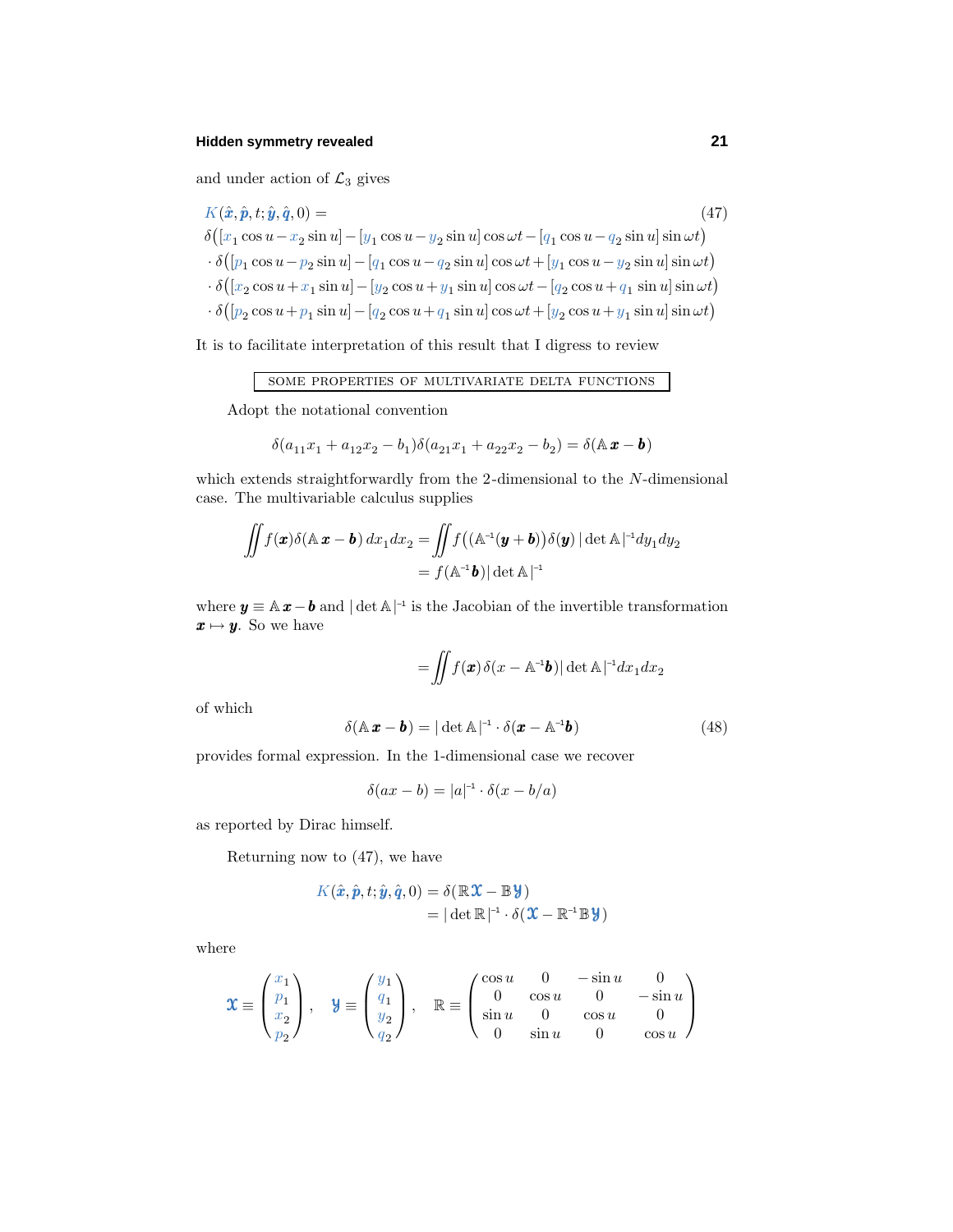$\mathbb{B} \equiv$  $\sqrt{ }$  $\overline{ }$  $\cos u \cos \omega t$   $\cos u \sin \omega t$   $-\sin u \cos \omega t$   $-\sin u \sin \omega t$  $-\cos u \sin \omega t$   $\cos u \cos \omega t$   $\sin u \sin \omega t$   $-\sin u \cos \omega t$  $\sin u \cos \omega t$   $\sin u \sin \omega t$   $\cos u \cos \omega t$   $\cos u \sin \omega t$  $-\sin u \sin \omega t$   $\sin u \cos \omega t$   $-\cos u \sin \omega t$   $\cos u \cos \omega t$  $\setminus$  $\Big\}$ 

*Mathematica* supplies

$$
\mathbb{R}^{-1}\mathbb{B} = \begin{pmatrix} \cos \omega t & \sin \omega t & 0 & 0 \\ -\sin \omega t & \cos \omega t & 0 & 0 \\ 0 & 0 & \cos \omega t & \sin \omega t \\ 0 & 0 & -\sin \omega t & \cos \omega t \end{pmatrix} \text{ and } \det \mathbb{R} = 1
$$

Therefore

$$
K(\hat{x}, \hat{p}, t; \hat{y}, \hat{q}, 0) = \delta(\mathbf{\Sigma}) \quad \text{with} \quad \mathbf{\Sigma} \equiv \begin{pmatrix} x_1 - y_1 \cos \omega t - q_1 \sin \omega t \\ p_1 - q_1 \cos \omega t + y_1 \sin \omega t \\ x_2 - y_2 \cos \omega t - q_2 \sin \omega t \\ p_2 - q_2 \cos \omega t + y_2 \sin \omega t \end{pmatrix}
$$
  
=  $K(\mathbf{x}, \mathbf{p}, t; \mathbf{y}, \mathbf{q}, 0)$  (49)

In short: the phase space propagator is—like the "classical phase action" was found to be at  $(45)$ —<u>invariant under the action of  $\mathcal{L}_3[u]$ </u>.

This result is gratifying but hardly surprising, for in standard isotropic oscillator theory rotational invariance is a property already of the ordinary action/propagator, a symmetry known to lie unproblematically at the base of *L*3-conservation.

In isotropic oscillator theory, as was remarked at the outset (see again (2)),  $L<sub>3</sub>$  is presented as the companion of two less familiar conservation laws

$$
A_1 \equiv p_1 p_2 + x_1 x_2 \quad \text{non-Noetherean } p\text{-dependence} \tag{50.1}
$$

$$
L_3 = A_2 \equiv x_1 p_2 - x_2 p_1
$$
: Noetherean (over rotational symmetry) (50.2)

$$
A_3 \equiv \frac{1}{2}(p_1^2 + x_1^2 - p_2^2 - x_2^2) \; : \; \text{non-Noetherean } p \text{-dependence} \tag{50.3}
$$

Our former line of argument gives

$$
u\text{-parameterized action } \mathcal{A}_1[u] \text{ of } A_1 : \begin{cases} x_1 \longmapsto \hat{x}_1 = x_1 \cos u + p_2 \sin u \\ p_1 \longmapsto \hat{p}_1 = p_1 \cos u - x_2 \sin u \\ x_2 \longmapsto \hat{x}_2 = x_2 \cos u + p_1 \sin u \\ p_2 \longmapsto \hat{p}_2 = p_2 \cos u - x_1 \sin u \end{cases}
$$
  

$$
u\text{-parameterized action } \mathcal{A}_3[u] \text{ of } A_3 : \begin{cases} x_1 \longmapsto \hat{x}_1 = x_1 \cos u + p_1 \sin u \\ p_1 \longmapsto \hat{p}_1 = p_1 \cos u - x_1 \sin u \\ x_2 \longmapsto \hat{p}_2 = x_2 \cos u - p_2 \sin u \\ p_2 \longmapsto \hat{p}_2 = p_2 \cos u + x_2 \sin u \end{cases}
$$

and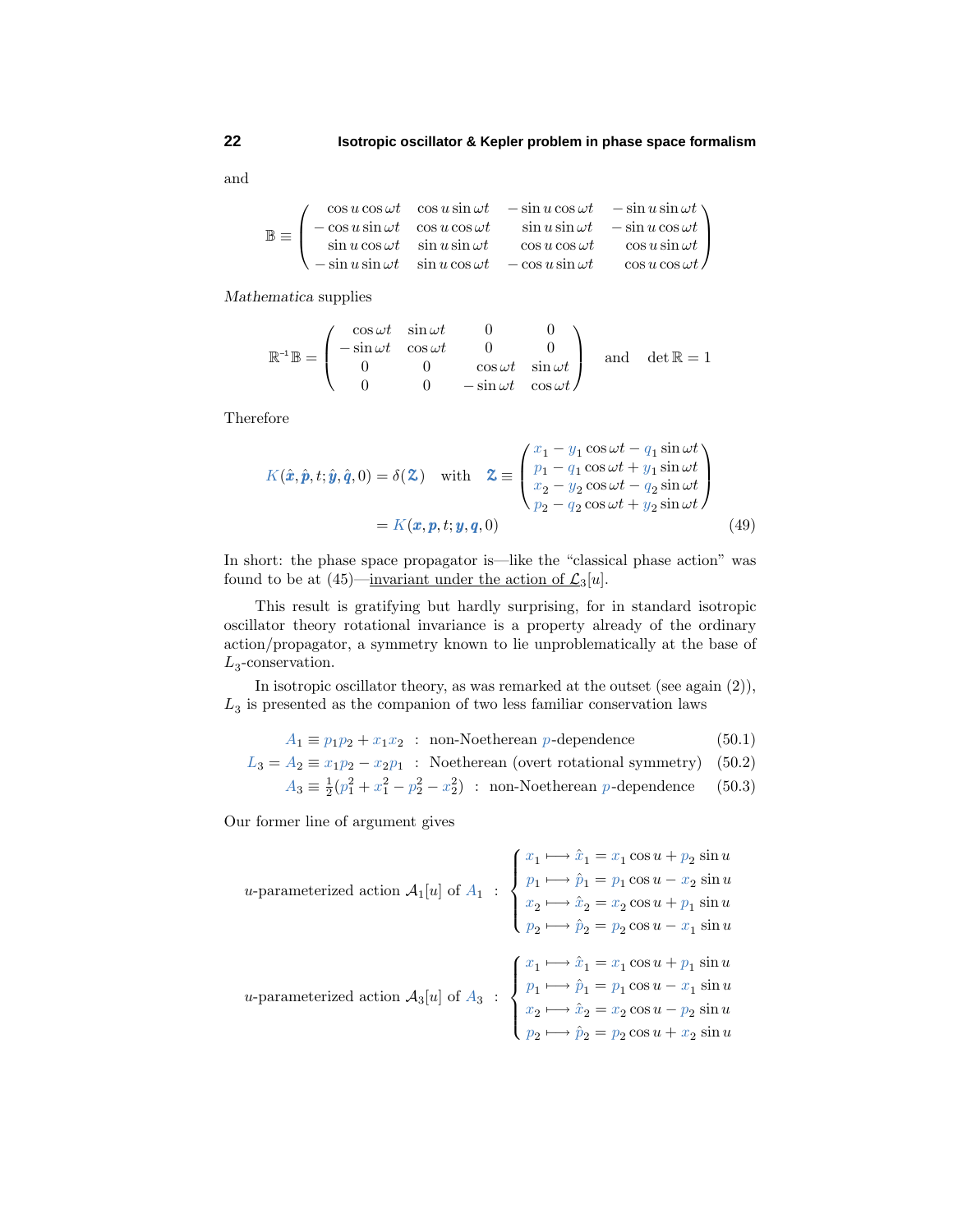#### **Hidden symmetry revealed 23**

Computation shows that  $S(x, p, t; y, q, 0)$  is invariant not just under  $\mathcal{L}_3[u]$ , as was established at  $(45)$ , but under the action of each of the transformations  $\mathcal{A}_1[u], \mathcal{A}_2[u]$  and  $\mathcal{A}_3[u]$ .

Turning from the classical to the quantum physics of the system, we have

$$
K(\hat{\boldsymbol{x}}, \hat{\boldsymbol{p}}, t; \hat{\boldsymbol{y}}, \hat{\boldsymbol{q}}, 0) = \delta(\mathbb{R}_1 \mathfrak{X} - \mathbb{B}_1 \mathfrak{Y}) = |\det \mathbb{R}_1|^{-1} \cdot \delta(\mathfrak{X} - \mathbb{R}_1^{-1} \mathbb{B}_1 \mathfrak{Y})
$$

with

$$
\mathbb{R}_1 \equiv \begin{pmatrix}\n\cos u & 0 & 0 & \sin u \\
0 & \cos u & -\sin u & 0 \\
0 & \sin u & \cos u & 0 \\
-\sin u & 0 & 0 & \cos u\n\end{pmatrix}
$$
  
\n
$$
\mathbb{B}_1 \equiv \begin{pmatrix}\n\cos u \cos \omega t & \cos u \sin \omega t & -\sin u \sin \omega t & \sin u \cos \omega t \\
-\cos u \sin \omega t & \cos u \cos \omega t & -\sin u \cos \omega t & -\sin u \sin \omega t \\
-\sin u \cos \omega t & \sin u \cos \omega t & \cos u \cos \omega t & \cos u \cos \omega t \\
-\sin u \cos \omega t & -\sin u \sin \omega t & -\cos u \sin \omega t & \cos u \cos \omega t\n\end{pmatrix}
$$

Computation gives results already encountered

$$
\mathbb{R}_1^{\text{-}1}\,\mathbb{B}_1=\mathbb{R}^{\text{-}1}\,\mathbb{B}\quad \text{(see above) and}\quad \det\mathbb{R}_1=\det\mathbb{R}
$$

Similarly

$$
K(\hat{x}, \hat{p}, t; \hat{y}, \hat{q}, 0) = \delta(\mathbb{R}_3 \mathfrak{X} - \mathbb{B}_3 \mathcal{Y}) = |\det \mathbb{R}_3|^{-1} \cdot \delta(\mathfrak{X} - \mathbb{R}_3^{-1} \mathbb{B}_3 \mathcal{Y})
$$

with

$$
\mathbb{R}_3 \equiv \begin{pmatrix}\n\cos u & \sin u & 0 & 0 \\
-\sin u & \cos u & 0 & 0 \\
0 & 0 & \cos u & -\sin u \\
0 & 0 & \sin u & \cos u\n\end{pmatrix}
$$
  
\n
$$
\mathbb{B}_3 \equiv \begin{pmatrix}\n\cos(\omega t + u) & \sin(\omega t + u) & 0 & 0 \\
-\sin(\omega t + u) & \cos(\omega t + u) & 0 & 0 \\
0 & 0 & \cos(\omega t - u) & \sin(\omega t - u) \\
0 & 0 & -\sin(\omega t - u) & \cos(\omega t - u)\n\end{pmatrix}
$$

and

$$
\mathbb{R}^{\scriptscriptstyle -1}_3 \mathbb{B}_3 = \mathbb{R}^{\scriptscriptstyle -1} \mathbb{B} \quad \text{(see above) and} \quad \det \mathbb{R}_3 = \det \mathbb{R} = 1
$$

The wonderful implication is that the "hidden symmetries"  $A_1[u]$  and  $A_3[u]$  of the isotropic oscillator are express/explicit/revealed symmetries of the phase space propagator  $K(\boldsymbol{x}, \boldsymbol{p}, t; \boldsymbol{y}, \boldsymbol{q}, 0)$ .

The R-matrices are proper rotation matrices,<sup>15</sup> generated by

$$
\mathbb{A}_1 \equiv \begin{pmatrix} 0 & 0 & 0 & 1 \\ 0 & 0 & 1 & 0 \\ 0 & 1 & 0 & 0 \\ 1 & 0 & 0 & 0 \end{pmatrix}, \quad \mathbb{A}_2 \equiv \begin{pmatrix} 0 & 0 & 1 & 0 \\ 0 & 0 & 0 & 1 \\ 1 & 0 & 0 & 0 \\ 0 & 1 & 0 & 0 \end{pmatrix}, \quad \mathbb{A}_3 \equiv \begin{pmatrix} 0 & 1 & 0 & 0 \\ 1 & 0 & 0 & 0 \\ 0 & 0 & 0 & 1 \\ 0 & 0 & 1 & 0 \end{pmatrix}
$$

<sup>15</sup> So, for that matter, are the  $\mathbb{B}$ -matrices.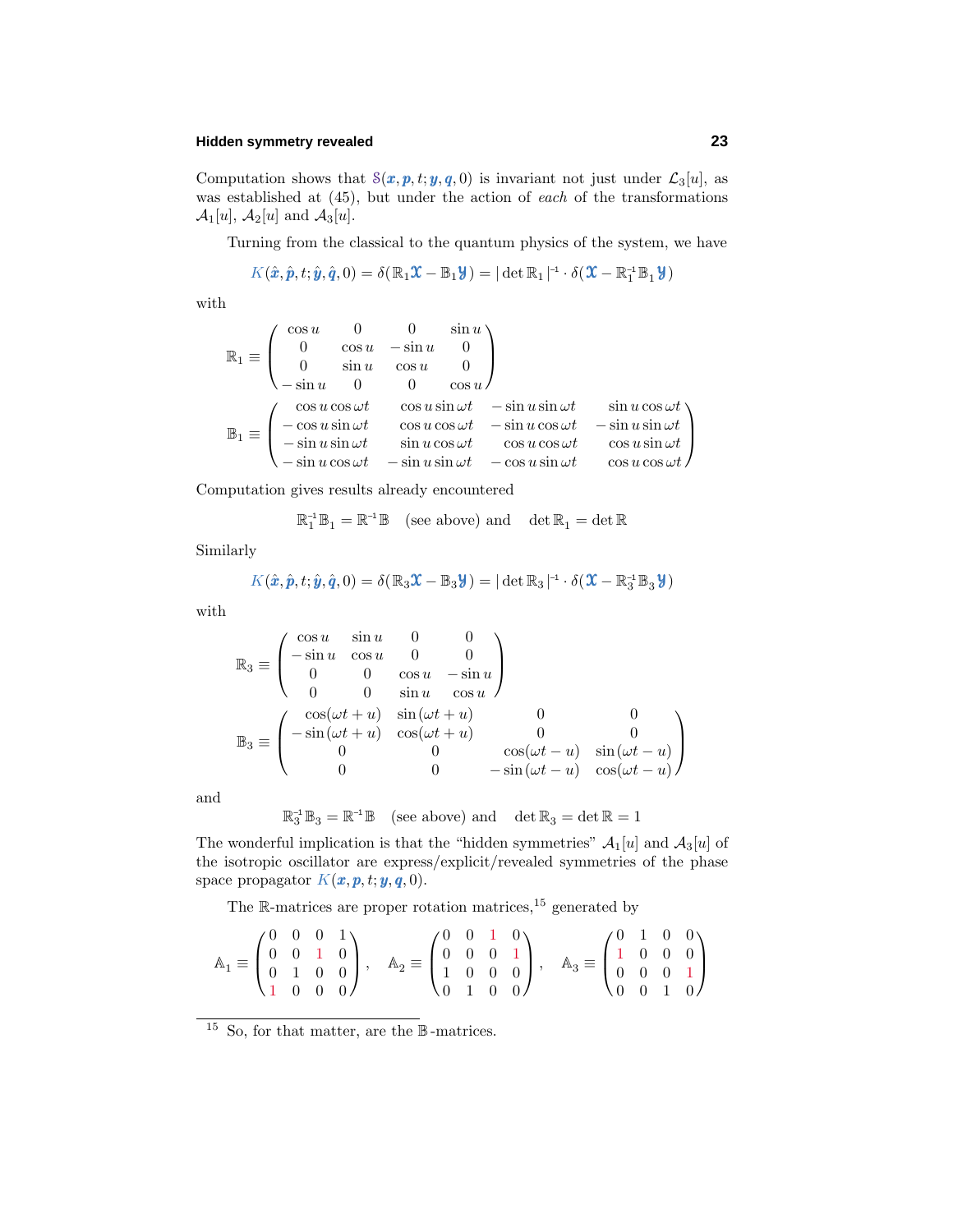respectively.<sup>16</sup> These matrices satisfy

$$
\mathbb{A}_1^2 = \mathbb{A}_2^2 = \mathbb{A}_3^2 = -\mathbb{I}
$$

and

$$
\begin{aligned} \left[\mathbb{A}_1, \mathbb{A}_2\right] &= 2\,\mathbb{A}_3\\ \left[\mathbb{A}_2, \mathbb{A}_3\right] &= 2\,\mathbb{A}_1\\ \left[\mathbb{A}_3, \mathbb{A}_1\right] &= 2\,\mathbb{A}_2 \end{aligned}
$$

The latter equations mimic the Poisson bracket relations satisfied by the *A*-observables (50):

$$
[A_1, A_2] = 2A_3
$$
  
\n
$$
[A_2, A_3] = 2A_1
$$
  
\n
$$
[A_3, A_1] = 2A_2
$$

Which I have written to underscore once again the many-times-repeated fact that, while  $O(2)$  describes the overt geometrical symmetry of the isotropic oscillator, *O*(3) describes the "hidden symmetry," which we have found to be "overt" in classical/quantum phase space formalisms, but is eclipsed by processes—for example

$$
G(\boldsymbol{x},t;\boldsymbol{y},0)\longleftarrow \text{Beck} K(\boldsymbol{x},\boldsymbol{p},t;\boldsymbol{y},\boldsymbol{q},0)
$$

—which are designed to achieve pull-back to configuration space. The question arises: Why  $O(3)$  instead of  $O(4)$ , since isoenergetic surfaces

 $\frac{1}{2}(p_1^2 + x_1^2 + p_2^2 + x_2^2) = \text{constant}$ 

are hyperspherical in *Γ*4? The short answer: It is the business of constants of motion to generate not canonical transformations that map isoenergetic surfaces each onto itself, but to map

dynamical orbits −→ dynamical orbits

Dynamical orbits are specialized decorations inscribed on isoenergetic surfaces, whence the retraction  $O(3) \leftarrow O(4)$ .

**Classical/quantum orbits and their elliptical projections.** The Wigner function associated with the ground state of an isotropic oscillator was found at (39/17) to be given by

$$
P_{00}(\boldsymbol{x}, \boldsymbol{p}) = \frac{1}{\pi} (-)^0 e^{-\frac{1}{2} \mathcal{E}_1} L_0(\mathcal{E}_1) \cdot \frac{1}{\pi} (-)^0 e^{-\frac{1}{2} \mathcal{E}_2} L_0(\mathcal{E}_2)
$$
  
=  $\left(\frac{1}{\pi}\right)^2 e^{-(p_1^2 + x_1^2 + p_2^2 + x_2^2)}$ 

so

$$
P(\boldsymbol{x}, \boldsymbol{p}) \equiv P_{00}(\boldsymbol{x} - \boldsymbol{a}, \boldsymbol{p} - \boldsymbol{b}) \tag{51}
$$

<sup>&</sup>lt;sup>16</sup> For typographic reasons I have here written 1 for  $-1$ .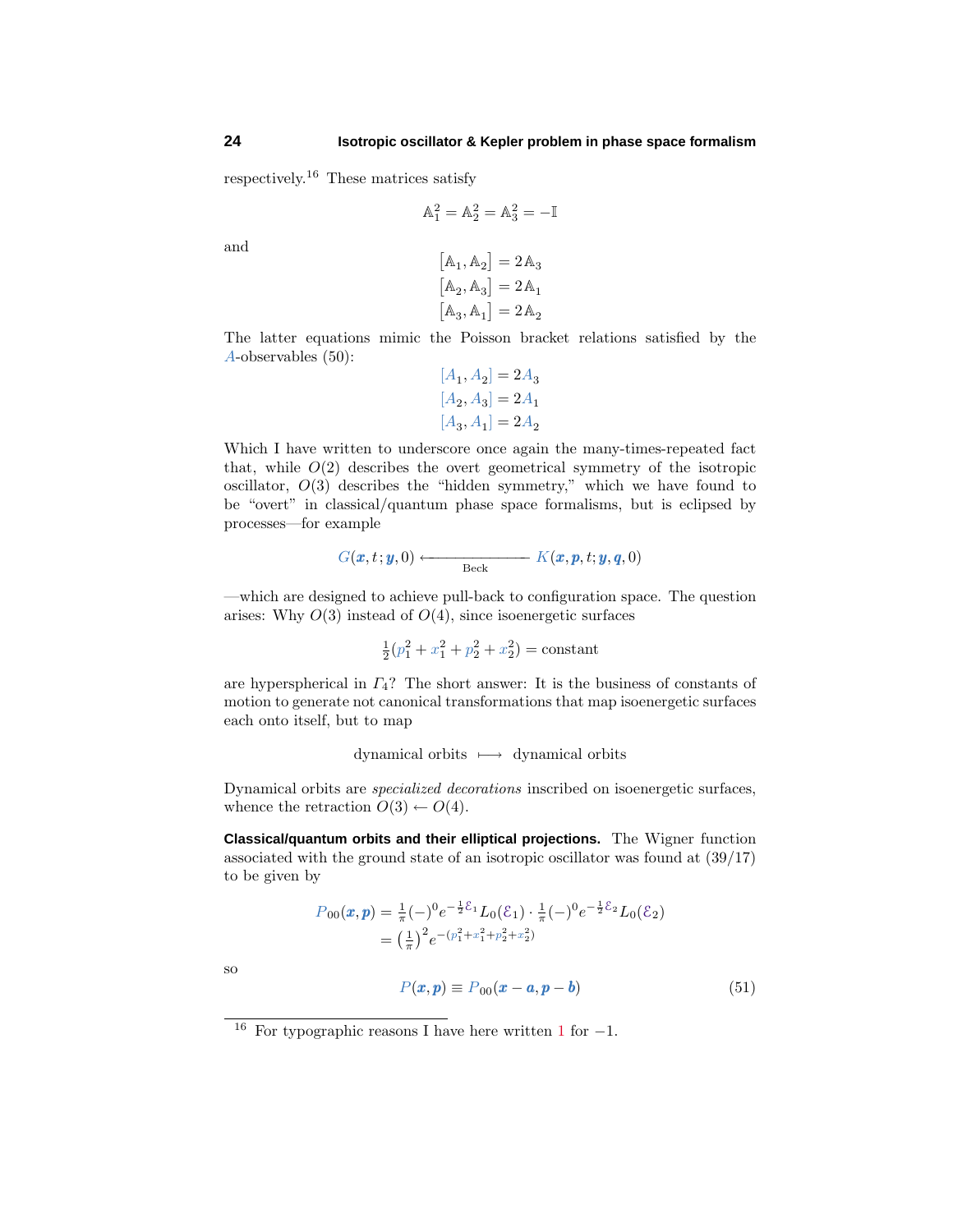#### **Classical/quantum orbits and their elliptical projections 25**

describes a copy of the ground state that has been displaced in phase space. What can we in this instance say about

$$
\psi(\pmb{x}) \longleftarrow \qquad \qquad P(\pmb{x}, \pmb{p})
$$

Look to the 1-dimensional case, where we have

$$
\psi(x)\psi^*(0) = \int P(\frac{x}{2}, p)e^{ipx} dp
$$
  
=  $\int \frac{1}{\pi} \exp{\{- (\frac{x}{2} - a)^2 - (p - b)^2\}} e^{ipx} dp$   
=  $\frac{1}{\sqrt{\pi}} e^{-\frac{1}{2}x^2 + ax - a^2} e^{ibx}$ 

which by  $\psi(x)\psi^*(0) = \frac{1}{\sqrt{\pi}}e^{-a^2} \Rightarrow \psi^*(0) = e^{i(\text{arbitrary phase})}\cdot \pi^{-\frac{1}{4}}e^{-\frac{1}{2}a^2}$  gives (after we abandon the phase factor)

$$
\psi(x) = \pi^{-\frac{1}{4}} e^{-\frac{1}{2}(x-a)^2} \cdot e^{ibx} \tag{52.1}
$$

We have here conducted in reverse the argument that gave (21.2), but have gained something for our pains: at (21) we were preparing ourselves to displace the oscillator and then simply release it; here—by a process very easy to comprehend in phase space—we have declared our intention to launch the oscillator with a flick (non-zero initial momentum), and recognize the  $e^{ibx}$ to possess the otherwise semi-obscure significance of a "flick factor." In two dimensions we have

$$
\psi(\mathbf{x}) = \pi^{-\frac{1}{2}} e^{-\frac{1}{2}[(x_1 - a_1)^2 + (x_2 - a_2)^2]} \cdot e^{i(b_1 x_1 + b_2 x_2)} \tag{52.2}
$$

and the "flick" becomes vectorial.

To launch  $P(x, p)$  into motion we introduce (40)—actually its dimensionless variant

$$
K(\boldsymbol{x}, \boldsymbol{p}, t; \boldsymbol{y}, \boldsymbol{q}, 0)
$$
  
=  $\delta(x_1 - y_1 \cos \omega t - q_1 \sin \omega t) \delta(p_1 - q_1 \cos \omega t + y_1 \sin \omega t)$   
 $\cdot \delta(x_2 - y_2 \cos \omega t - q_2 \sin \omega t) \delta(p_2 - q_2 \cos \omega t + y_2 \sin \omega t)$   
=  $\delta(\mathbf{X} - \mathbf{R}\mathbf{Y})$   

$$
\mathbf{R} \equiv \begin{pmatrix} \cos \omega t & \sin \omega t & 0 & 0 \\ -\sin \omega t & \cos \omega t & 0 & 0 \\ 0 & 0 & \cos \omega t & \sin \omega t \\ 0 & 0 & -\sin \omega t & \cos \omega t \end{pmatrix}
$$
  
=  $\delta(\mathbf{Y} - \mathbf{R}^{-1}\mathbf{X})$ 

—into

$$
P(\boldsymbol{x},\boldsymbol{p};t)=\iiint K(\boldsymbol{x},\boldsymbol{p},t;\boldsymbol{y},\boldsymbol{q},0)P(\boldsymbol{y},\boldsymbol{q})\,dy_1dq_1dy_2dq_2
$$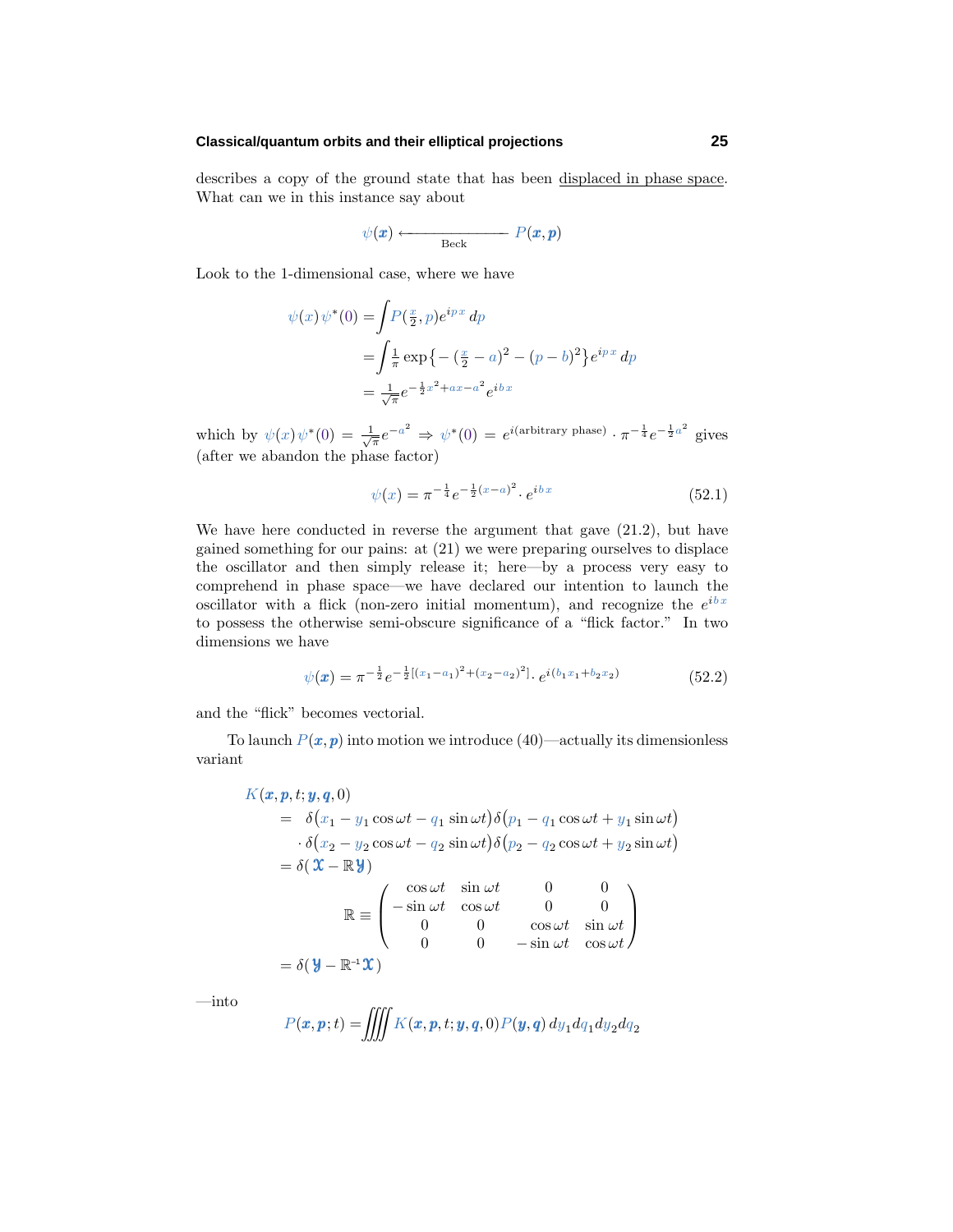and obtain

$$
P(\mathbf{x}, \mathbf{p}; t) = \frac{1}{\pi} \exp \left\{ - (x_1 \cos \omega t - p_1 \sin \omega t - a_1)^2 - (p_1 \cos \omega t + x_1 \sin \omega t - b_1)^2 \right\}
$$
(53)

 $\cdot$ (similar factor with subscripts advanced:  $_{1\rightarrow 2}$ )

which describes a Gaussian in rigid 4-dimensional motion. The "moving max" —got by solving

$$
(x_1 \cos \omega t - p_1 \sin \omega t - a_1) = (etc.) = (etc.) = (etc.) = 0
$$

—is situated at

 $x_1 = a_1 \cos \omega t + b_1 \sin \omega t$  $p_1 = b_1 \cos \omega t - a_1 \sin \omega t$  $x_2 = a_2 \cos \omega t + b_2 \sin \omega t$  $p_2 = b_2 \cos \omega t - a_2 \sin \omega t$ 

which (by a kind of "duplex reference circle" construction) projects

$$
x_1 = a_1 \cos \omega t + b_1 \sin \omega t
$$
  
\n
$$
x_2 = a_2 \cos \omega t + b_2 \sin \omega t
$$
 (54.1)

onto the physical space of the oscillator. In polar notation $17$  the preceding equations become  $\overline{ }$ 

$$
x_1 = \mathcal{X}_1 \cos(\omega t + \delta_1)
$$
  
\n
$$
x_2 = \mathcal{X}_2 \cos(\omega t + \delta_2)
$$
\n(54.2)

Equations (54) provide parametric description of an ellipse. Elimination of the  $parameter<sup>18</sup>$  gives

$$
\mathcal{X}_2^2 \cdot x_1^2 - 2\mathcal{X}_1 \mathcal{X}_2 \cos \delta \cdot x_1 x_2 + \mathcal{X}_1^2 \cdot x_2^2 = \mathcal{X}_1^2 \mathcal{X}_2^2 \sin^2 \delta
$$
\n
$$
\delta \equiv \delta_2 - \delta_1
$$
\n(55)

 $17$  Write, in each case,

$$
a = \mathfrak{X}\cos\delta
$$
 and  $b = \mathfrak{X}\sin\delta$ 

which entail

$$
\mathfrak{X} = \sqrt{a^2 + b^2} \quad \text{and} \quad \delta = \arctan(b/a)
$$

 $18$  On the basis of  $(54.1)$  write

$$
\begin{pmatrix} a_1 & b_1 \ a_2 & b_2 \end{pmatrix} \begin{pmatrix} \cos \omega t \\ \sin \omega t \end{pmatrix} = \begin{pmatrix} x_1 \\ x_2 \end{pmatrix} : \text{ abbreviated } \mathbb{M}^{-1} \begin{pmatrix} \cos \omega t \\ \sin \omega t \end{pmatrix} = \mathbf{x}
$$

which gives

$$
\pmb{x}^{\mathsf{T}}\mathbb{M}^{\mathsf{T}}\mathbb{M}\,\pmb{x}=1
$$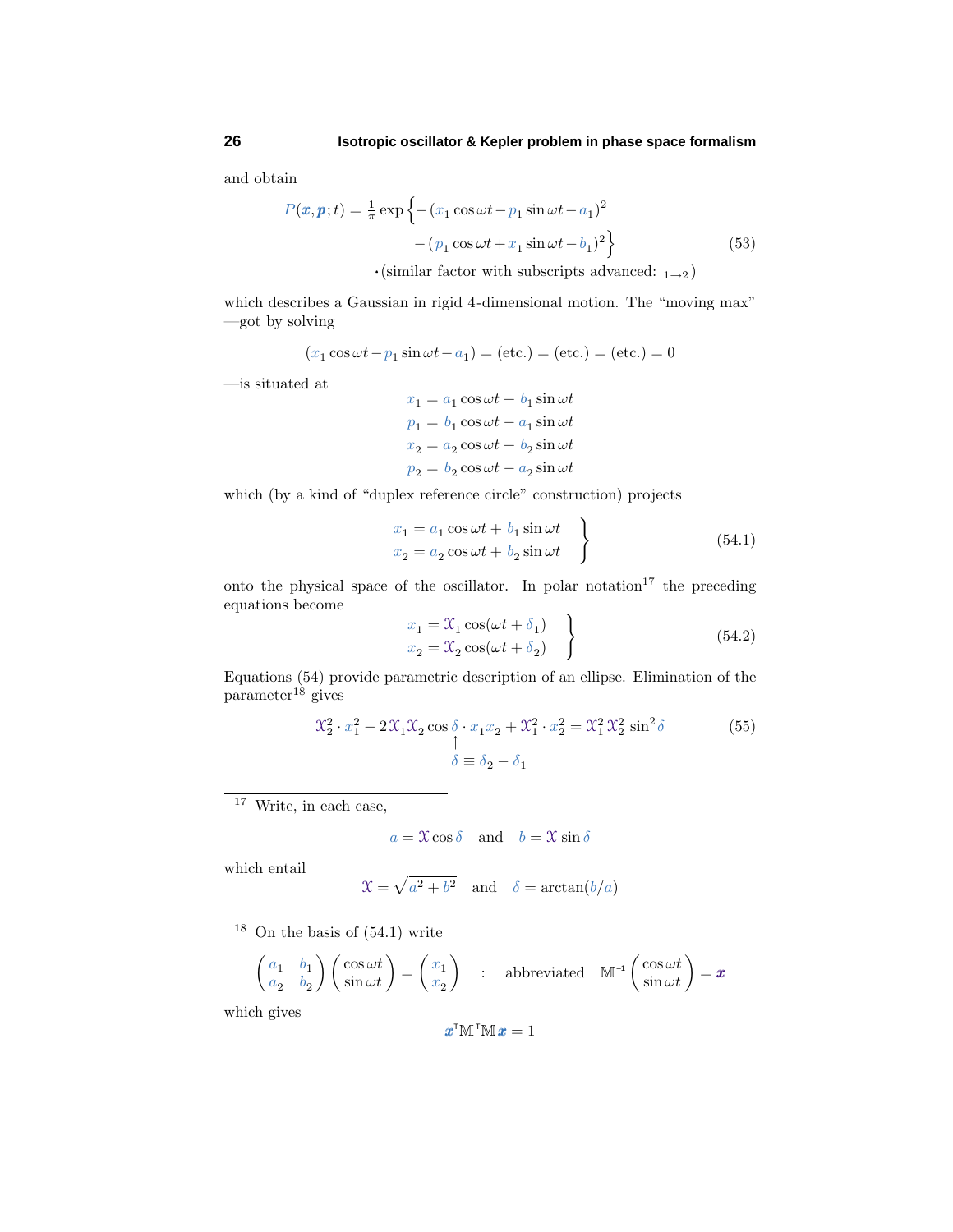

FIGURE 3: Geometrical meaning of the parameters that enter into Stokes' definitions (56.1).

It is to Stokes that we are indebted for the introduction of notations

$$
\begin{aligned}\n\mathcal{S}_0 &\equiv \mathcal{X}_1^2 + \mathcal{X}_2^2 \\
\mathcal{S}_1 &\equiv \mathcal{X}_1^2 - \mathcal{X}_2^2 = \mathcal{S}_0 \cos 2\chi \cos 2\psi \\
\mathcal{S}_2 &\equiv 2\mathcal{X}_1 \mathcal{X}_2 \cos \delta = \mathcal{S}_0 \cos 2\chi \sin 2\psi \\
\mathcal{S}_3 &\equiv 2\mathcal{X}_1 \mathcal{X}_2 \sin \delta = \mathcal{S}_0 \sin 2\chi\n\end{aligned}
$$
\n(56.1)

that in conjunction with the preceding figure permit direct apprehension of the figure of the ellipse implicitly described by  $(55)$ . The "flying spot" that at  $(54)$ traced the ellipse has at this point been expunged, but the rotational sense of its motion does survive: its progress was  $\circlearrowleft$  or  $\circlearrowright$  according as the "chirality" is plus or minus, where

chirality 
$$
\equiv
$$
 sign of  $\underbrace{a_1b_2 - a_2b_1}_{\equiv 2\pi 1} \times \text{ which is "angular momentum-like"}$   
 $= \mathcal{X}_1 \mathcal{X}_2 \sin \delta$   
 $=$  sign of  $\delta$  (56.2)

In ordinary quantum mechanics (where one has no reason to examine  $P(x, p; t)$  one finds it most natural to look—with Schrödinger himself—to the "marginal" distribution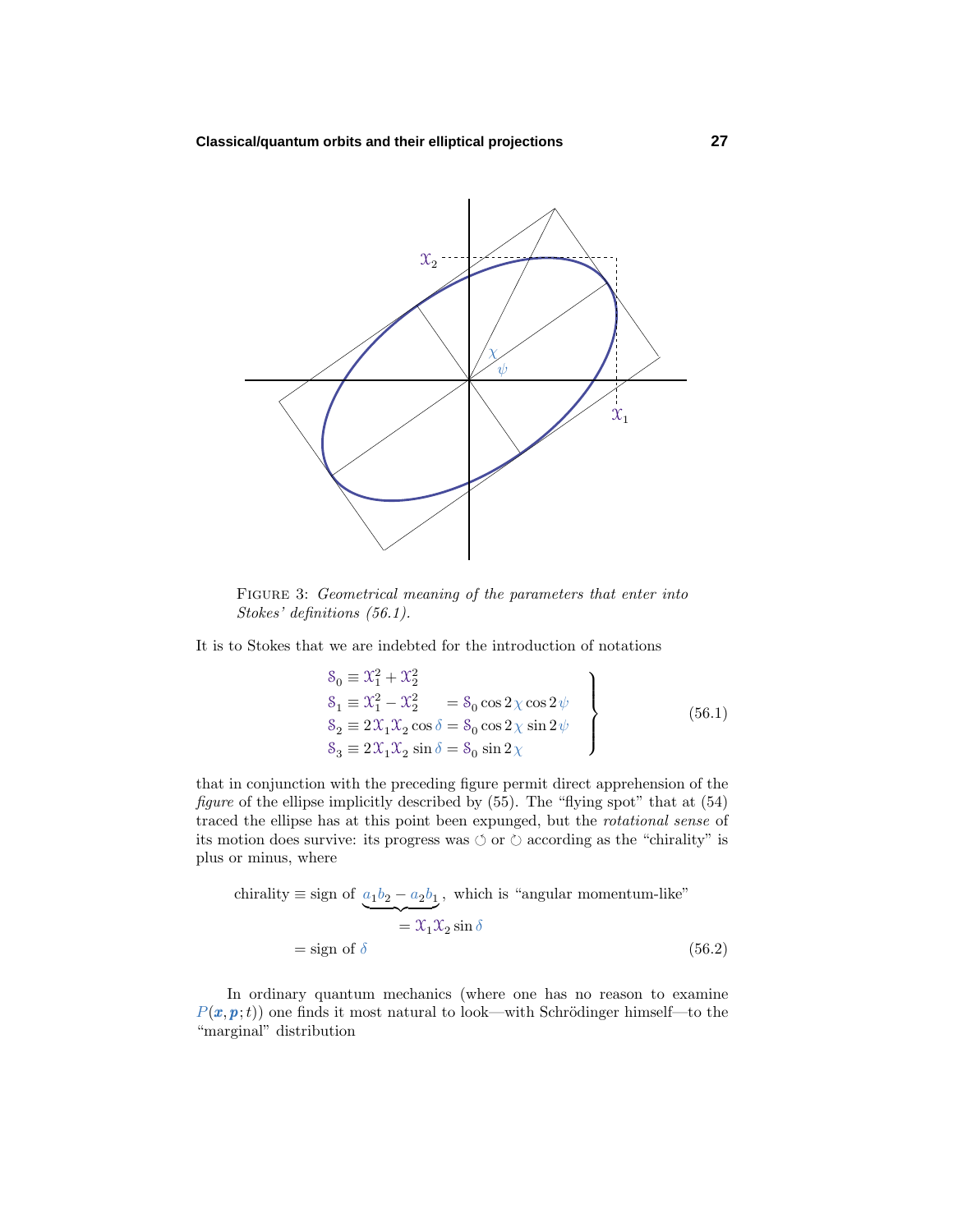$$
|\psi(\boldsymbol{x},t)|^2 = \iint P(\boldsymbol{x},\boldsymbol{p};t) \, dp_1 dp_2
$$
  
=  $\frac{1}{\sqrt{\pi}} \exp \left\{ - (x_1 - a_1 \cos \omega t - b_1 \sin \omega t)^2 \right\}$  (57)  
·(similar factor with subscripts advanced: <sub>1→2</sub>)

so (by-passing the preceding quartet of equations) is led directly to (54.1), and to the elliptical remarks we extracted therefrom.

With *Mathematica*'s ready assistance we look to the moving expectation *values* of the observables  $A_0 = \frac{1}{2}(p_1^2 + x_1^2 + p_2^2 + x_2^2)$  and  $A_1$ ,  $A_2$ ,  $A_3$  introduced at (50), and find

$$
\langle A_0 \rangle = \iiint A_0(\mathbf{x}, \mathbf{p}) P(\mathbf{x}, \mathbf{p}; t) dx_1 dp_1 dx_2 dp_2
$$
  
=  $\frac{1}{2} (a_1^2 + b_1^2 + a_2^2 + b_2^2) + 1$   
 $\langle A_1 \rangle = b_1 b_2 + a_1 a_2$   
 $\langle A_2 \rangle = a_1 b_2 - a_2 b_1$   
 $\langle A_3 \rangle = \frac{1}{2} (a_1^2 + b_1^2 - a_2^2 - b_2^2)$ 

that in fact they do not move; all the *t*-dependence drops away *...* as, indeed, it must: the observables in question are known to be constants of the motion! Moreover, we have

$$
\langle A_0 \rangle = \frac{1}{2} (\mathcal{X}_1^2 + \mathcal{X}_2^2) + 1 = \frac{1}{2} \mathcal{S}_0 + 1 \n\langle A_1 \rangle = \mathcal{X}_1 \mathcal{X}_2 \cos \delta = \frac{1}{2} \mathcal{S}_2 \n\langle A_2 \rangle = \mathcal{X}_1 \mathcal{X}_2 \sin \delta = \frac{1}{2} \mathcal{S}_3 \n\langle A_3 \rangle = \frac{1}{2} (\mathcal{X}_1^2 - \mathcal{X}_2^2) = \frac{1}{2} \mathcal{S}_1
$$
\n(58)

which serve  $(i)$  to associate the conserved observables  $A$  with constant features of the orbital geometry, and  $(ii)$  to establish contact with mathematical aspects of the profound innovations which Stokes/Poincar´e brought to the theory of optical polarization *...* down which well-travelled road are known to lie the spinor representations of  $O(3)$  and all that good stuff.

The displaced ground state  $P(x, p; t)$  moves, I emphasize once again, for the same reasons that Wigner distributions in general move: because it is assembled from superimposed energy eigenfunctions. But it is a very special superposition, and moves in a way that is in some respects atypical. It is "minimally dispersive" and—more to the point— $P(x, p; 0)$  displays  $O(4)$ symmetry with respect to the phase point  ${a, b}$ , with the consequence that its projections on all phase planes move "rigidly," i.e., in such a way as to preserve their shape. To say the same thing another way: its centered moments of all orders  $n \geqslant 2$  are constant. In less specialized cases one expects expressions of (say) the form

$$
\iiint (x_1 - \langle x_1 \rangle_t)^n P(\pmb{x}, \pmb{p}; t) dx_1 dp_1 dx_2 dp_2
$$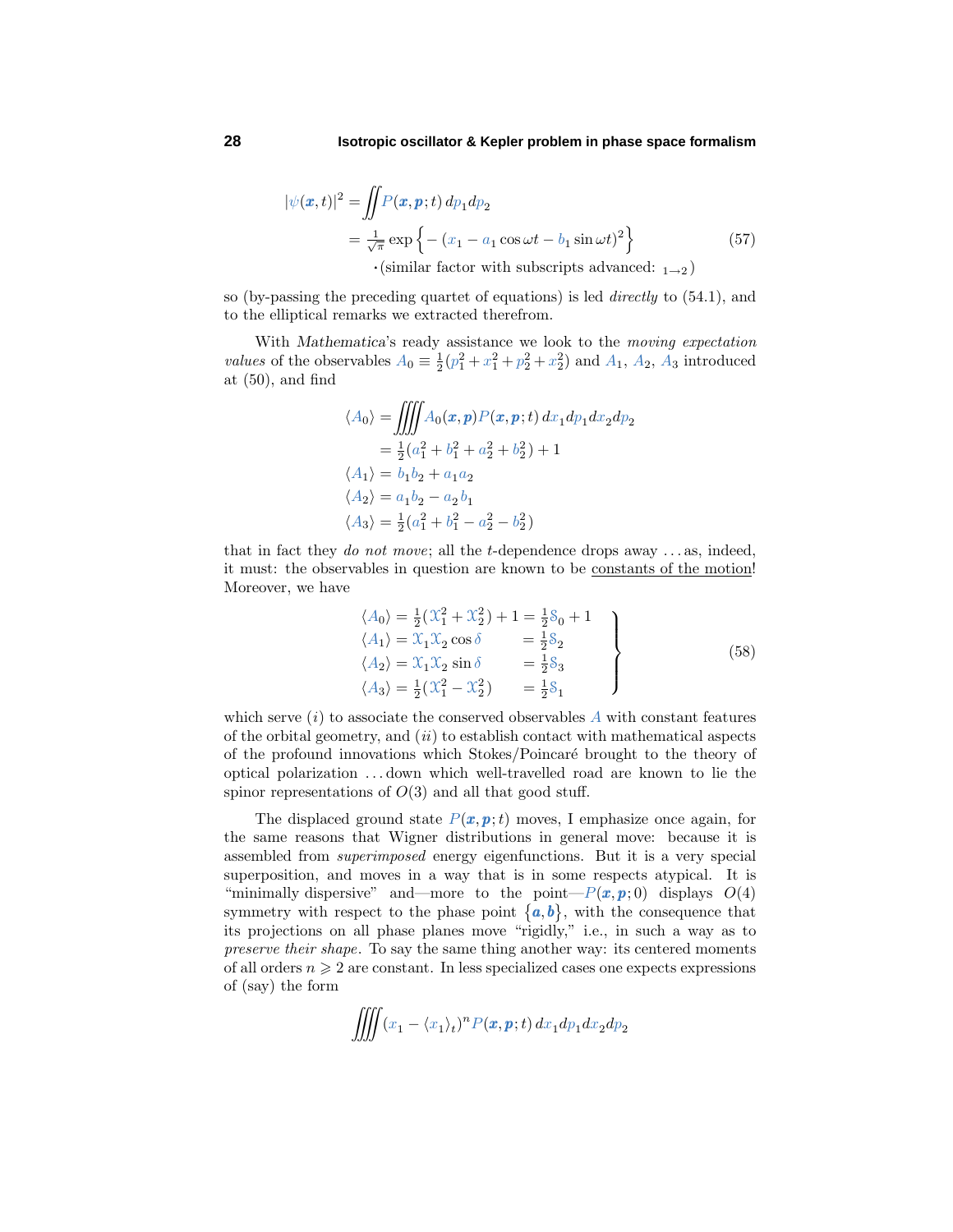#### **From isotropic oscillator to the 2-dimensional Kepler problem 29**

to display *harmonics* of the natural frequency  $\omega$ . It is, however, easy to show (is the upshot, essentially, of Ehrenfest's theorem) that in all cases the motion of the first moments can be described<sup>19</sup>

$$
\langle x_1 \rangle = a_1 \cos \omega t + b_1 \sin \omega t
$$
  

$$
\langle p_1 \rangle = b_1 \cos \omega t - a_1 \sin \omega t
$$
  

$$
\langle x_2 \rangle = a_2 \cos \omega t + b_2 \sin \omega t
$$
  

$$
\langle p_2 \rangle = b_2 \cos \omega t - a_2 \sin \omega t
$$

where the *a*'s and *b*'s refer now to the initial values of those moments. In that limited sense, elliptical "Lissajous motion" of the sort discussed above pertains universally to the quantum dynamics of isotropic oscillators *...* quite as expected, since it pertains universally to the classical dynamics, and the phase space propagator (40/46) displays no non-classical feature.

**From isotropic oscillator to the 2-dimensional Kepler problem.** My objective is the 2-dimensional Kepler problem

$$
H(p_x, p_y, x, y) = \frac{1}{2m}(p_x^2 + p_y^2) - \frac{k}{\sqrt{x^2 + y^2}}
$$
\n(59)

More specifically, I have interest in what might be called the "orbital theory of 2-dimensional hydrogen," which I propose to study in phase space the better to expose the origin of the "hidden symmetry" (accidental degeneracy) which the system is known to display. To get there I intend to exploit the fact<sup>20</sup> that in confocal parabolic coordinates

$$
\begin{aligned}\nx &= \frac{1}{2}(\mu^2 - \nu^2) \\
y &= \mu\nu\n\end{aligned}
$$
\n(60)

the Lagrangian becomes "separable in the sense of Liouville"

$$
L = \frac{1}{2}m(\mu^2 + \nu^2)(\dot{\mu}^2 + \dot{\nu}^2) - \frac{2k}{\mu^2 + \nu^2}
$$

and supplies

$$
p_{\mu} = m(\mu^2 + \nu^2)\dot{\mu}
$$
  
\n
$$
p_{\nu} = m(\mu^2 + \nu^2)\dot{\nu}
$$
  
\n
$$
H(p_{\mu}, p_{\nu}, \mu, \nu) = \frac{1}{\mu^2 + \nu^2} \left\{ \frac{1}{2m} (\dot{\mu}^2 + \dot{\nu}^2) + 2k \right\}
$$
 (61)

and leads to a Schrödinger equation that separates:

$$
\left\{-\frac{\hbar^2}{2m}\left(\frac{d}{d\mu}\right)^2 - E\,\mu^2 - k_1 - \epsilon_1\right\}M(\mu) = 0
$$
  

$$
\left\{-\frac{\hbar^2}{2m}\left(\frac{d}{d\nu}\right)^2 - E\,\nu^2 - k_2 - \epsilon_2\right\}N(\nu) = 0
$$

<sup>19</sup> For detailed discussion of "quantum mechanics as a theory of coupled moments" (with special reference to the phase space formalism) see pages  $51-60$ in ADVANCED QUANTUM TOPICS (2000), Chapter 2.

<sup>&</sup>lt;sup>20</sup> See  $\S5$  in "Classical/quantum theory of 2-dimensional hydrogen" (notes for the Reed College Physics Seminar of 3 February 1999).